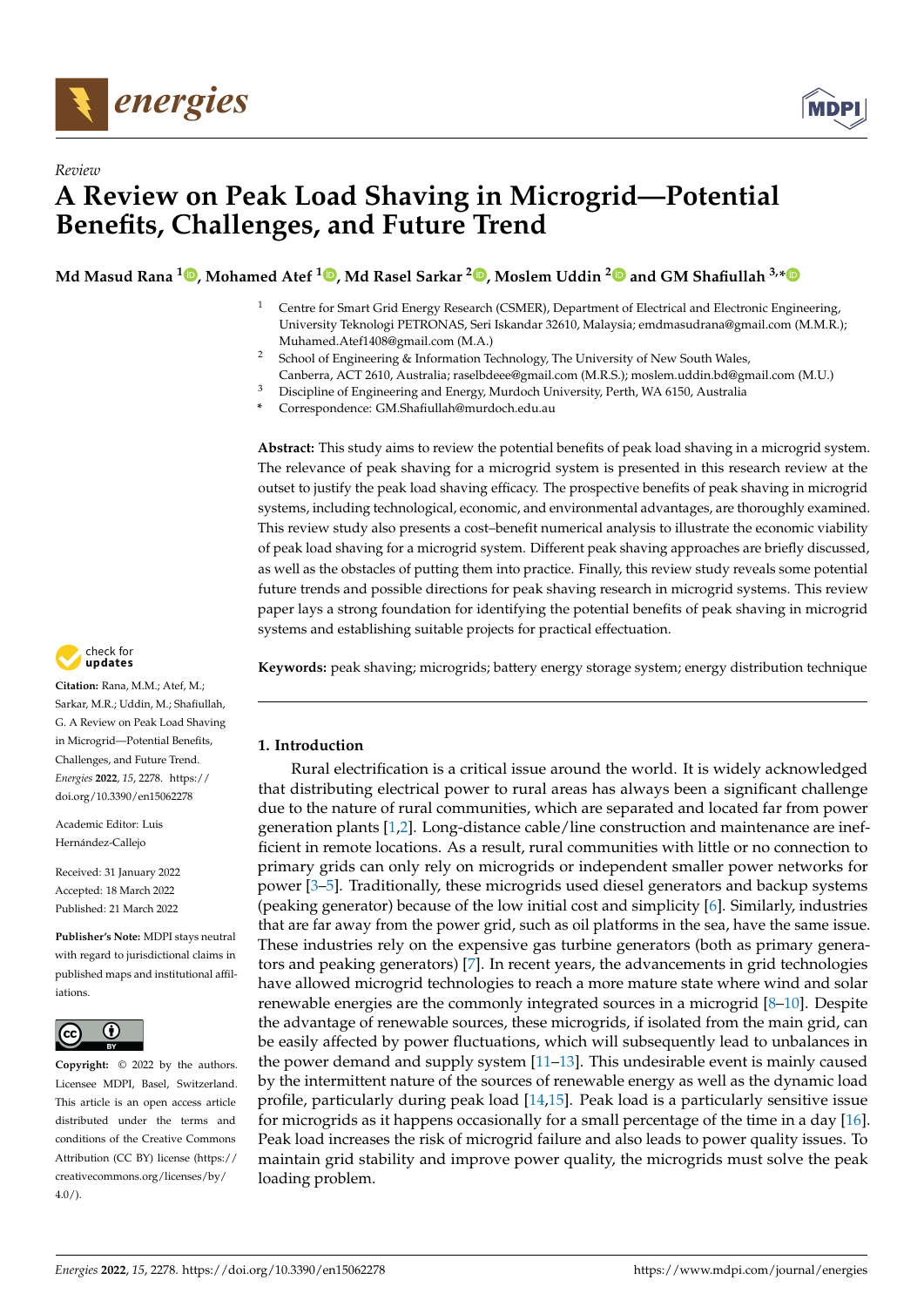In the past, the peak load problem is often solved by capacity additions [\[17\]](#page-12-13). Commonly, a percentage of total installed capacity must be reserved for managing peak loads, where the rest of the capacity is dedicated to the base-load. However, the solution leads to inefficient use of generators, where it is economically not feasible for utilities to maintain generation capacity that will be used only for a very few hours in a day. It has also several disadvantages, such as it consumes more fuel, creates higher wear and tear on equipment [\[18,](#page-13-0)[19\]](#page-13-1), increases maintenance cost, and leads to higher carbon emission [\[20](#page-13-2)[,21\]](#page-13-3). Thus, peak load shaving is a more desirable method to face the challenges of peak load demand. Potential peak shaving strategies identified in the literature are: implementation of demand-side management (DSM), incorporation of electric vehicle (EV), incorporation of energy storage system (ESS) and integration of hybrid photovoltaic (PV)/ESS. However, the integration of ESS is the most appealing prospective peak load shaving options [\[22\]](#page-13-4). This technique can be applied in microgrids, grid, industries and residential buildings to achieve "peak shaving". With this strategy, peak shaving (PS) can be performed by charging the ESS when demand is low (off-peak period) and discharging it when demand is high (peak time) [\[23\]](#page-13-5). The functions of storage-based peak shaving are illustrated in Figure [1.](#page-1-0) This operation of the ESS can provide economic benefits as it mitigates the need to use high-priced peak electricity generation. The real benefit of ESS-based peak shaving is that it allows a microgrid utility to cut peak demand while maintaining customer comfort [\[24\]](#page-13-6). To address the intermittent nature of renewable energy sources, appropriate energy storage solutions for the power grid must be developed. Electrochemical energy conversion and storage (EECS) systems are particularly promising in this area due to high turnover efficiencies, quick response times, ease of scalability, and lack of geographical limits [\[25\]](#page-13-7).

<span id="page-1-0"></span>

**Figure 1.** Illustrative example of storage based-peak shaving.

Peak shaving offers several benefits to the customer, as well as microgrids utilities, including technical, economic, and environmental benefits. However, the information on the benefits of microgrid peak shaving is scattered in the current literature. Thus, it might be challenging for practitioners and policymakers to pinpoint the important aspects that will lead to global developments in microgrid projects. Therefore, this study has been undertaken to review the potential benefits of peak load shaving in microgrids for mobilizing this sector globally for a sustainable future. To the authors' best knowledge, a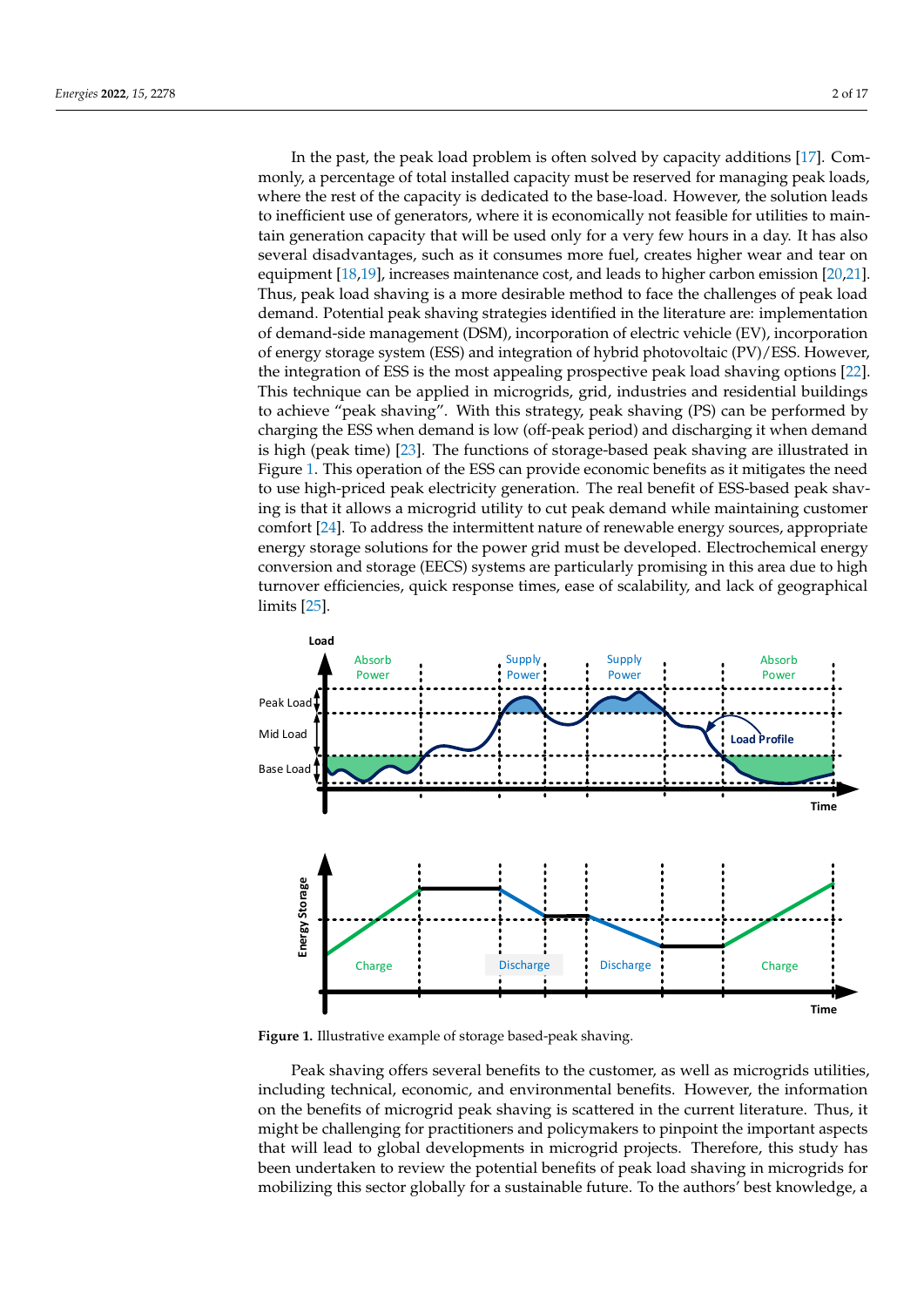review of potential benefits of peak shaving in microgrid contexts is still unreported in any other studies and hence it implies the main contribution of this study.

- Impact of peak load demand in microgrid are discussed. Then, peak load shaving in microgrids are demonstrated (Section [2\)](#page-2-0).
- Potential benefits of microgrid peak shaving are reviewed and discussed in detail (Section [3\)](#page-3-0).
- In order to examine the economic viability of peak load shaving in microgrids, a simple mathematical model is developed (Section [4\)](#page-5-0)
- Several challenges of microgrid peak shaving are identified after performing an indepth analysis of the state-of-the-art peak shaving strategies (Section [5\)](#page-7-0).
- Future work and possible research areas worth exploring for microgrid peak shaving are directed (Section [6\)](#page-10-0).

#### <span id="page-2-0"></span>**2. Peak Demand and Peak Shaving in Microgrid**

In this section, the impact of peak load demand in a microgrid system is presented. In addition, the importance of minimizing the peak demand for economical and realistic operation is discussed.

Microgrids, particularly those in isolated operations, have a lot of volatility in demand across time, which causes peaks in load profile [\[26](#page-13-8)[,27\]](#page-13-9). Peaks in electrical demand introduce many perplexities in microgrid operation. Generators in fuel-based islanded microgrids typically perform inefficiently due to peaks in demand, with some even experiencing low load operation. A microgrid utility faces a significant challenge in managing time-varying demand during peak periods [\[18](#page-13-0)[,28–](#page-13-10)[33\]](#page-13-11). If the generation system fails to perfectly match the electricity demand, several issues arise, including instability [\[34\]](#page-13-12), voltage fluctuation [\[35\]](#page-13-13), and reliability [\[34](#page-13-12)[,36](#page-13-14)[,37\]](#page-13-15), all of which have an impact on the entire electrical system [\[38](#page-13-16)[,39\]](#page-13-17). These issues can manifest themselves as wear and tear on generation equipment as well as poor power quality [\[18\]](#page-13-0). Meanwhile, to reduce peak load, the supply current must be greatly increased. On the other hand, increasing supply current will reduce system efficiency as current is nonlinearly related to power loss [\[40](#page-13-18)[,41\]](#page-13-19). Furthermore, the microgrid system's components are all oversized to meet peak demand, although peak demand appears infrequently. As a result, when running at part load, some system components, such as transformers, are less efficient [\[42\]](#page-13-20). This has an impact on the system's total losses.

As microgrids are small, they do not usually include a peaking generator, such as a primary grid system, to deal with peak demand. As a result, microgrids are designed to accommodate both base and peak loads. However, generators mostly operate inefficiently (during periods of light loads) as peaks only last a few hours in a day. Increased power consumption at peak periods necessitates an increase in the supply of raw materials (gas, fuel, and so on) to the generators. Thus, stress on microgrids keeps increasing, which has an impact on efficiency. In some cases, microgrids set aside a percentage of their total capacity (at least 10%) to mitigate peak demands. This backup capacity is primarily supplied by small diesel and gas generators. This type of power plant, however, has high operation and maintenance (O&M) costs [\[43–](#page-13-21)[45\]](#page-14-0). As these generators are only operated during peak load hours, outdated and inefficient plants are employed to meet peak demand. These plants have a cheap capital cost, but a high operating and maintenance cost. To recover capital expenses, as well as operating and maintenance costs, within their lifetimes, these plants' electricity becomes more expensive than that of any base-load facility [\[46\]](#page-14-1).

Furthermore, they use more fuel, cause more wear and tear, and result in substantial carbon emissions [\[42\]](#page-13-20). As a result, peak load shaving is becoming a topic of interest in academia [\[33\]](#page-13-11). It enables microgrid utilities to drive down the cost of energy production while prolonging investment in generation and distribution assets [\[47\]](#page-14-2).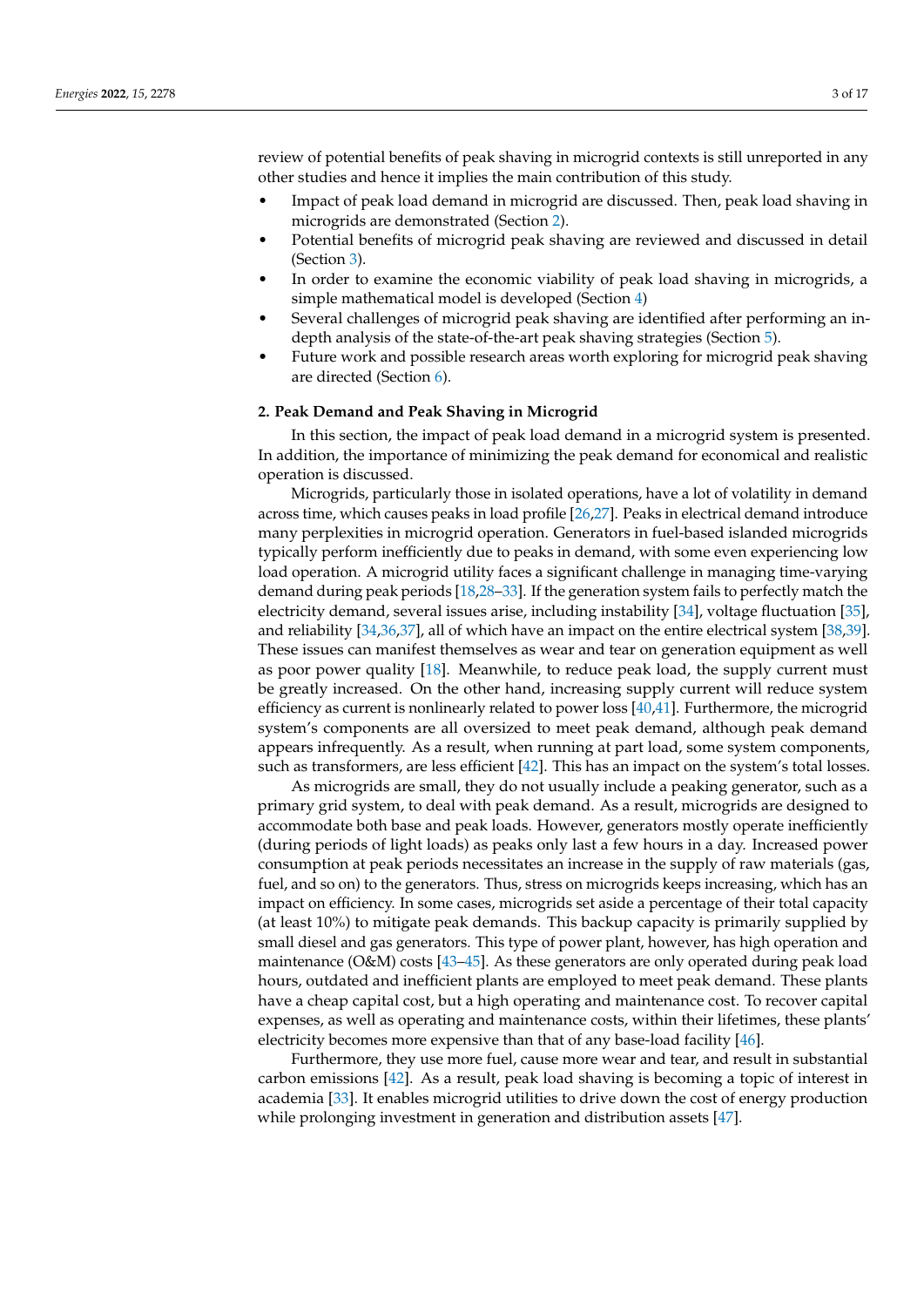#### <span id="page-3-0"></span>**3. Potential Benefits of Peak Load Shaving**

This section reviews the potential benefits of peak shaving in microgrids. Peak shaving benefits may be divided into three broad categories (in general): (i) Technical benefits, (ii) Economic benefits, and (iii) Environmental benefits.

#### *3.1. Technical Benefits*

The subsections cover a few things that may be greatly improved by implementing peak load shaving in the system.

#### 3.1.1. Improved Power Quality

Various peak load shaving approaches have been presented in previous studies to address the generation–demand mismatch. These methods are aimed at establishing a more efficient demand profile, which will result in better power quality [\[48\]](#page-14-3).

# 3.1.2. Efficient Energy Utilization

The load factor is a simple metric that shows how much of the installed plant capacity is being used. It determines the efficiency with which power is used. The load factor (LF) is defined as follows: [\[49](#page-14-4)[–52\]](#page-14-5):

$$
F_{load} = \frac{P_{average}}{P_{peak}}\tag{1}
$$

where *Paverage* represents the average power demand and *Ppeak* represents the peak load for a specified time period. The value of load factor may be significantly improved by reducing peak load demand [\[53\]](#page-14-6). A high load factor enables a higher average load by maximising the use of the full plant capacity for the longest possible time [\[54\]](#page-14-7).

### 3.1.3. Reduced Energy Loss

Peak load shaving reduces supply current, which reduces energy loss since current is nonlinearly related to power loss [\[40,](#page-13-18)[41\]](#page-13-19). Furthermore, the reduced energy loss will aid in the reduction of system losses.

## 3.1.4. Renewable Energy Integration

With rising awareness of environmental concerns, the adoption of renewable energy sources (RESs) is increasing to reduce  $CO<sub>2</sub>$  emissions [\[55\]](#page-14-8). As a result, future power generation will become less reliant on fossil fuels [\[18](#page-13-0)[,56\]](#page-14-9). However, as most RESs are intermittent in nature, maintaining the grid's stability and reliability has become a challenge [\[57\]](#page-14-10).

The net load *Pnet* is significant for analyzing the penetration level and effect of largescale wind, solar, and other renewable sources. The properties of *Pnet* differ substantially from those of traditional load *Pload*, which must be taken into account while planning microgrid operations. The conventional load (*Pload*) is subtracted from the non-dispatchable generation, *Pg*(*non*−*dispatchable*) , to obtain the net load (*Pnet*) [\[41\]](#page-13-19). The dispatchable generator must supply this net amount of load. The net load may be estimated using the following formula:

$$
P_{net} = P_{load} - P_{g(non-dispatchable)}
$$
 (2)

The net load patterns vary dramatically with large-scale integration of wind and solar electricity, as seen in Figure [2.](#page-4-0) Increases in non-dispatchable generation in the microgrid increase net load variability, which must be considered in the design and functioning of the electric plant [\[58\]](#page-14-11). When solar and wind energy are incorporated into the microgrid, net load demand is reduced throughout the day and the largest peak is shifted to the evening.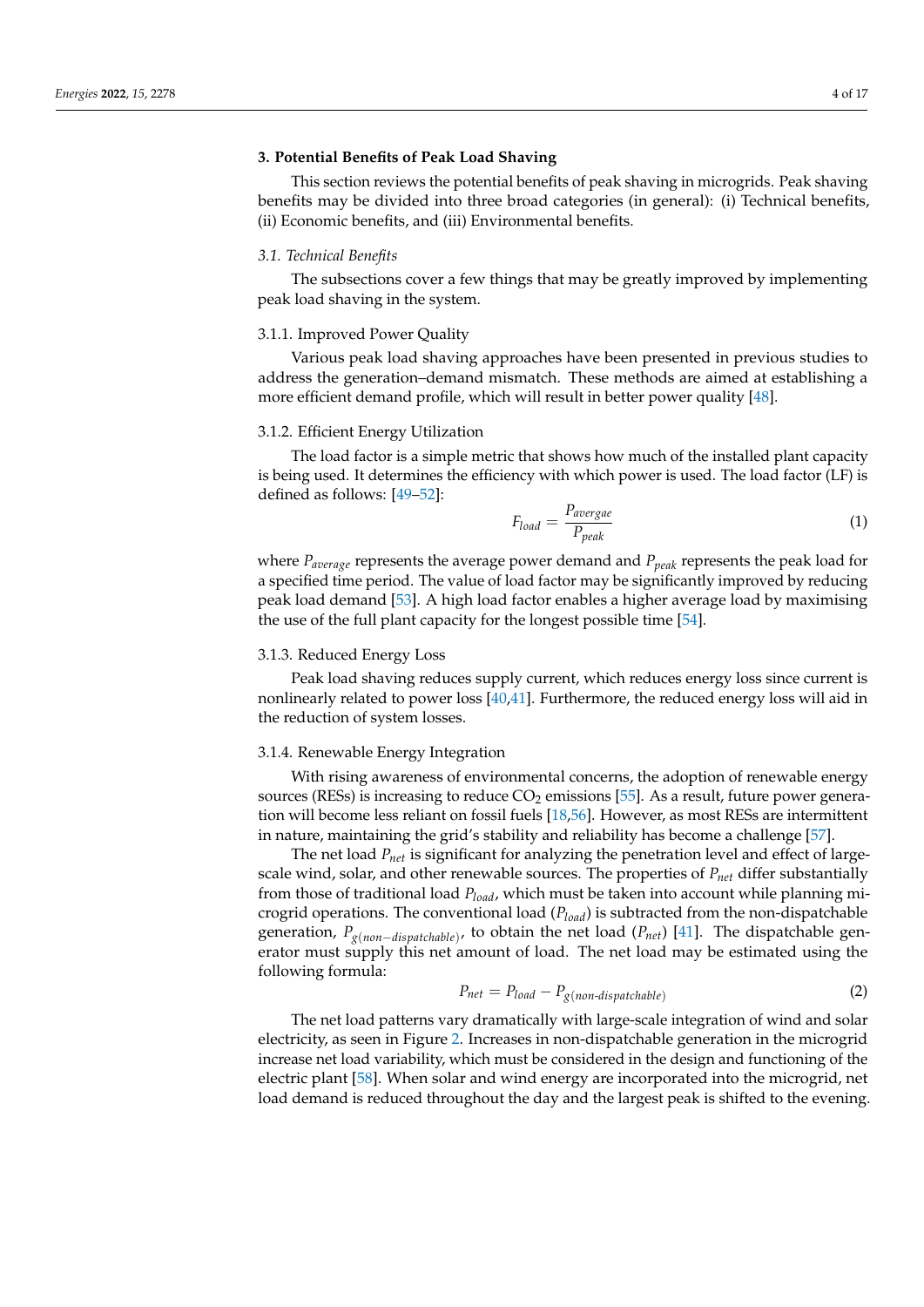<span id="page-4-0"></span>

**Figure 2.** Illustrative example of net load profile with solar and wind supply.

#### 3.1.5. Power Reliability of Microgrid

The high experience of peak load poses a threat to grid reliability [\[36\]](#page-13-14). As a result, introducing an ESS for peak demand shaving can also assist with power reliability [\[59\]](#page-14-12).

#### 3.1.6. Support for Reactive Power (VAR)

By injecting or absorbing reactive power, an ESS for peak shaving helps to keep the grid voltage stable [\[60–](#page-14-13)[62\]](#page-14-14).

### 3.1.7. Efficient Use of T&D Infrastructure

Peak shaving will also guarantee that the transmission and distribution (T&D) infrastructure is used efficiently. As a consequence, system upgrades will be postponed, and the equipment used in T&D systems will have a longer lifespan [\[63\]](#page-14-15).

### *3.2. Economic Benefits*

Peak electrical demand in microgrids influences the operation expenses by (i) requiring the utility to operate a high-cost and inefficient "peaking" generator to meet the demand [\[49\]](#page-14-4), (ii) contributing to higher transmission charges, which are set based on peak demand, (iii) pushing base generators to be operated with part load for most of the operational time, and (iv) forcing the utility to offset supply shortages by purchasing electricity in the wholesale market at an inopportune time, i.e., when it is the most expensive. Thus, reducing peak demand and its impact on capital expenses is an important part of the ongoing smart grid research efforts [\[20\]](#page-13-2). The following sub-sections discuss the economic benefits of microgrid peak shaving in detail.

#### 3.2.1. Replacing Expensive Generators

In order to satisfy the time-varying peak demand, less efficient (in terms of the economics and the environment) generators (also known as peaking generators) are occasionally used. As a result, the cost of electricity generation per kWh rises during peak hours [\[64,](#page-14-16)[65\]](#page-14-17). Therefore, peak shaving is also important for end users. In some cases, microgrids set aside a portion of their entire capacity (at least 10%) to deal with peak demands. This backup capacity is often supplied by small diesel and gas generators [\[31](#page-13-22)[,66\]](#page-14-18). This sort of power plant, on the other hand, has high operation and maintenance (O&M) expenses [\[43,](#page-13-21)[45,](#page-14-0)[53\]](#page-14-6). These plants' power becomes more expensive than that of any base-load plant to recover capital and O&M expenses during their lifetimes [\[46\]](#page-14-1). Furthermore, they require more fuel, experience more wear and tear, and emit more  $CO<sub>2</sub>$  [\[42](#page-13-20)[,67\]](#page-14-19). As a result, peak load shaving is becoming a popular study topic [\[33,](#page-13-11)[68,](#page-14-20)[69\]](#page-14-21). It enables microgrid utilities to lower the cost of energy production while deferring investments in generating and distribution infrastructure [\[47,](#page-14-2)[65\]](#page-14-17).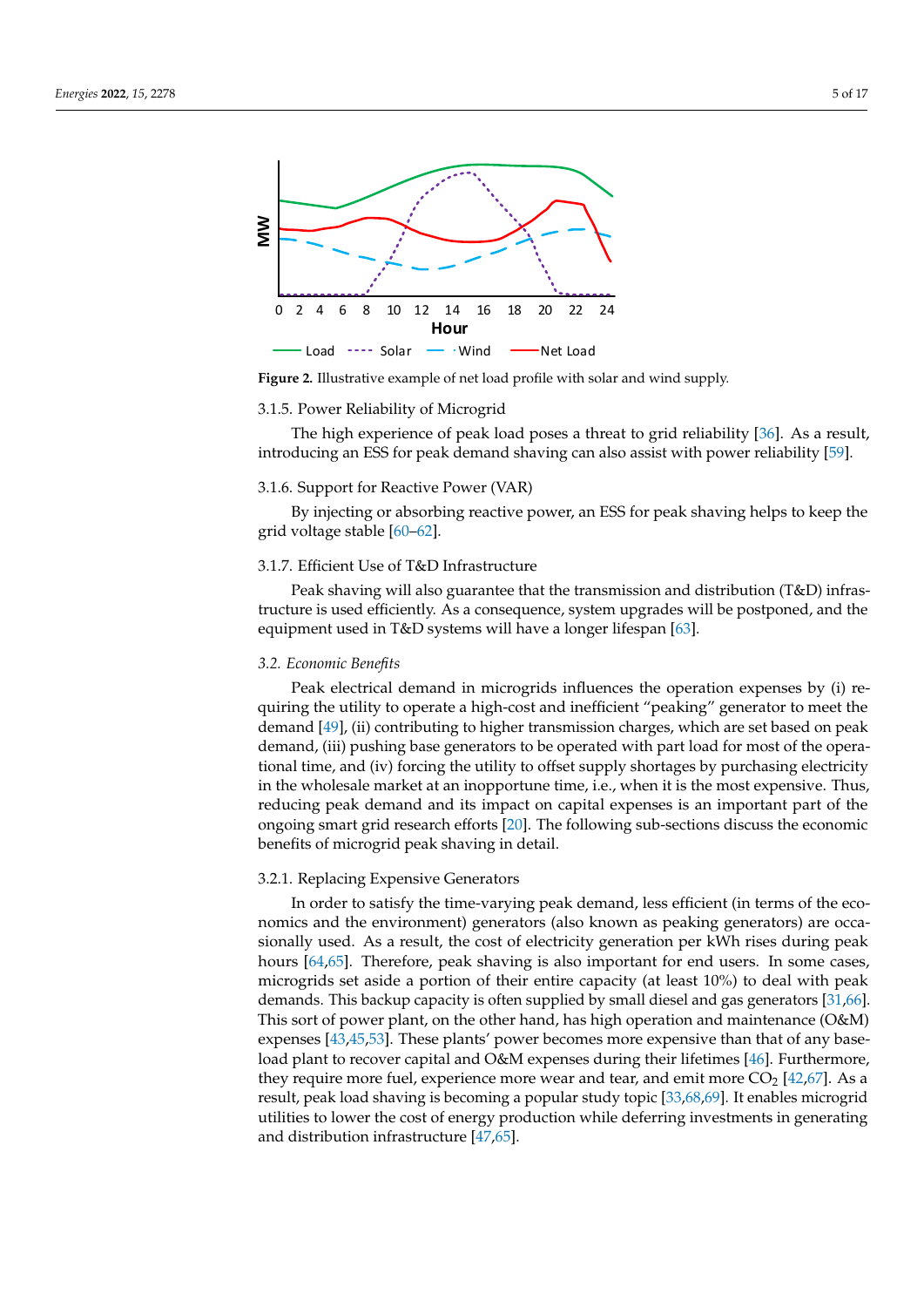#### 3.2.2. Reduced Cost of Reserve Capacity

The microgrid system's components are sized to provide a reserve margin of around 20% over the maximum load. This reserve margin ensures that peak demand load can be fulfilled even if certain generators are out for maintenance [\[42\]](#page-13-20). However, the load is usually significantly lower than the peak load, and the surplus capacity is underused. As a result, the capital investment of this surplus capacity will not be recouped at an acceptable pace. Peak shaving can reduce capital investment by reducing reserve margin.

# 3.2.3. Reduced the Expense of Wear and Tear

The lifespan of equipment (e.g., generators, transformers, lines, distribution systems, and so on) is reduced as a result of microgrid operation during peak electrical demand. This raises the microgrid's wear and tear costs [\[42](#page-13-20)[,67\]](#page-14-19). Peak shaving helps to reduce the expense of wear and tear.

#### 3.2.4. Reduced Cost for Additional Fuel

Due to the multiple start–stops and greater losses, additional fuel is wasted when power plants are dispatched to meet the variable demand load. The cost of gasoline rises as a result of the increased use. Peak shaving reduces fuel costs by preventing excessive consumption from many starts and stops.

# 3.2.5. System Upgrade Deferral

Peak electricity usage in a microgrid shortens the life of lines and distribution systems. As a result, costly improvements to existing line cables and distribution systems are required in a short period; however, these costs can be deferred by offering peak shaving [\[70](#page-14-22)[–72\]](#page-14-23).

#### *3.3. Environmental Benefits*

Peak shaving has various environmental benefits, the most important of which is the capacity to replace inefficient and polluting generators [\[73\]](#page-14-24). The use of diesel generators to meet peak demand is usual. These generators emit carbon dioxide  $(CO<sub>2</sub>)$ , nitrogen oxide  $(NO_X)$ , and particulate matter, all of which have a significant impact on air quality in the surrounding areas [\[74–](#page-15-0)[76\]](#page-15-1). In addition, microgrids use more fuels to meet peak demand (due to the operational mode of peaking generators with numerous start-stops). Carbon emissions rise when more fuels are consumed. Peak load shaving will allow power plants to operate more efficiently and minimize load fluctuation. Carbon emissions will be reduced as a result [\[42](#page-13-20)[,77\]](#page-15-2). In addition, storage-based peak shaving units help to penetrate more renewable energy sources. It will result in reduced carbon emission from per kWh energy production [\[78](#page-15-3)[,79\]](#page-15-4).

#### <span id="page-5-0"></span>**4. Cost–Benefits of Peak Shaving**

This section presents a numerical analysis of the cost-effectiveness of the peak shaving application for microgrid systems to demonstrate economic feasibility. The cost–benefits of peak shaving for the perspective microgrid utility can be determined considering three indicators, namely annual cost savings, return on invested capital, and net profit.

#### *4.1. Annual Cost Saving*

Yearly cost savings from the peak shaving projects can be determined using Equation (3).

$$
C_{s(t,y)} = C_{s(f,y)} + C_{s(ea,y)} + C_{s(su,y)} + C_{s(tr,y)} + C_{s(ree,y)}
$$
\n(3)

where,  $C_{s(f, y)}$  = annual saving from reduced fuel consumption.

 $C_{s(ea,y)}$  = saving from the economic arbitrage.

 $C_{s(su,y)}$  = saving from system upgrade.

 $C_{s(lr,\nu)}$  = savings from reduced losses.

 $C_{s(ree,v)}$  = saving from reduced carbon emission.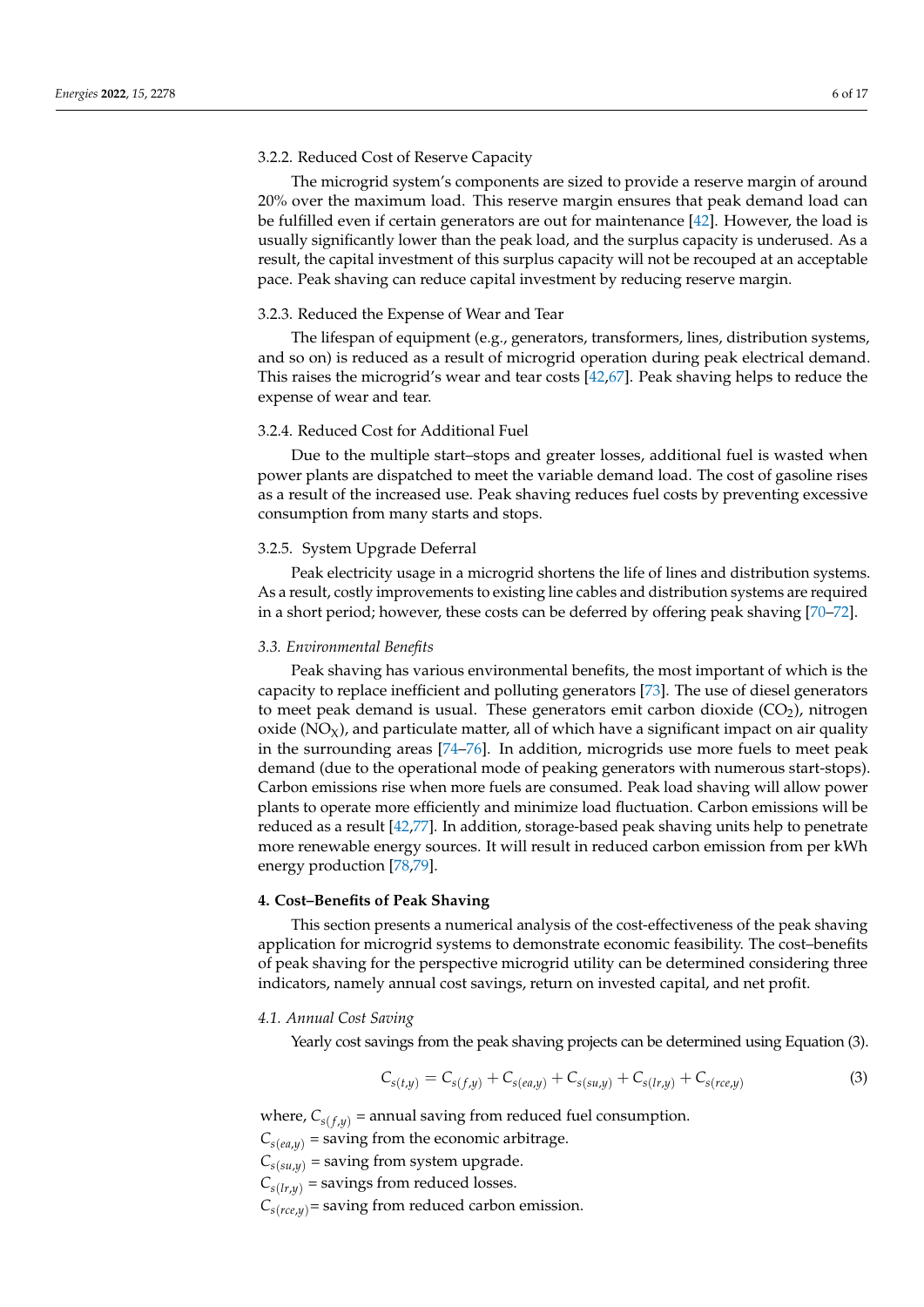### (a) Cost Saving from Reduced Fuel Consumption

The annual cost savings from lower fuel use due to peak shaving can be calculated as follows:

$$
C_{s(f,y)} = F_{s,y} \times F_p \tag{4}
$$

where  $F_{s,y}$  is the yearly fuel-saving and  $F_p$  is the price of the fuel per  $m<sup>3</sup>$  unit. Equation (5) can be used to calculate annual fuel savings:

$$
C_{s(f,y)} = \kappa_{f,im} \frac{E_{p,y}}{C_{f,y}}
$$
\n(5)

where *Cs*(*<sup>f</sup>* ,*y*) represents annual savings of consumption in m<sup>3</sup> , *κ <sup>f</sup>* ,*im* indicates the improvement of fuel efficiency, *Ep*,*<sup>y</sup>* represent the annual production of energy, and *C<sup>f</sup>* ,*<sup>y</sup>* represent annual consumption of fuel.

#### (b) Saving from Economic Arbitrage

Microgrid utility operators can use ESS-based peak shaving to take advantage of electricity price differences. They can store energy during off-peak hours when prices are lower and then sell it to customers when demand and prices are higher. The following formula can be used to compute the savings through economic arbitrage:

$$
S_{c(ea),y} = (C_{e,op} - C_{e,p}) \times h_{p,d} \times 365
$$
 (6)

where *Ce*,*op* is cost of energy (kWh) during the off-peak hours, *Ce*,*<sup>p</sup>* is cost of energy (kWh) during the peak hours*,* and  $h_{p,d}$  is average peak hours (h) in a day.

Equation  $(7)$  can be used to compute net yearly savings/income through arbitrage:

<span id="page-6-0"></span>
$$
S_{c(ea),y,net} = S_{c(ea),y} - (S_{ess,kW} \times C_{om,y})
$$
\n(7)

 $S_{\text{ess,kW}}$  = actual size of the ESS in kW and  $C_{\text{om},y}$  = annual operational and maintenance cost of the ESS (USD/kW).

#### (c) Saving from System Upgrade

The ESS decreases the impact of peak demand on microgrid assets and allows them to be utilized for extended periods. As a result, the need for expensive upgrades to microgrid assets is postponed [\[70–](#page-14-22)[72\]](#page-14-23). Based on the previous yearly marginal investment, the saved system upgrade cost values may be determined.

#### (d) Saving from Reduced Losses

Some loss is involved in energy flow from generation to consumption. Wire resistance and others equipments such as transfers are the main reasons for this loss. It is 2.5–5% of peak load for transmission lines and 5–8% for distribution systems [\[47\]](#page-14-2). Thus, peak shaving can reduce losses due to the square of current relationship with losses. Aside from the square current relationship, two other variables contribute to peak shaving loss reduction: (i) during the peak times, the resistance of T&D wires and transformers is high due to the high temperature and (ii) during peak periods, the cost of energy losses is often high. Therefore, peak shaving can save a substantial amount by reducing losses. Equation [\(8\)](#page-6-1) may be used to calculate annual savings from reduced loss:

<span id="page-6-1"></span>
$$
S_{c(lr),y} = E_{r,y} \times POE_{kWh}
$$
\n(8)

where *Er*,*<sup>y</sup>* represents energy loss reduction in a year and *POEkWh* represent price of energy per kWh [\$].

(e) Saving from Reduced Carbon Emission

Many carbon emissions trading systems have recently been implemented across the world in order to mitigate climate change [\[80\]](#page-15-5). The price of carbon emissions varies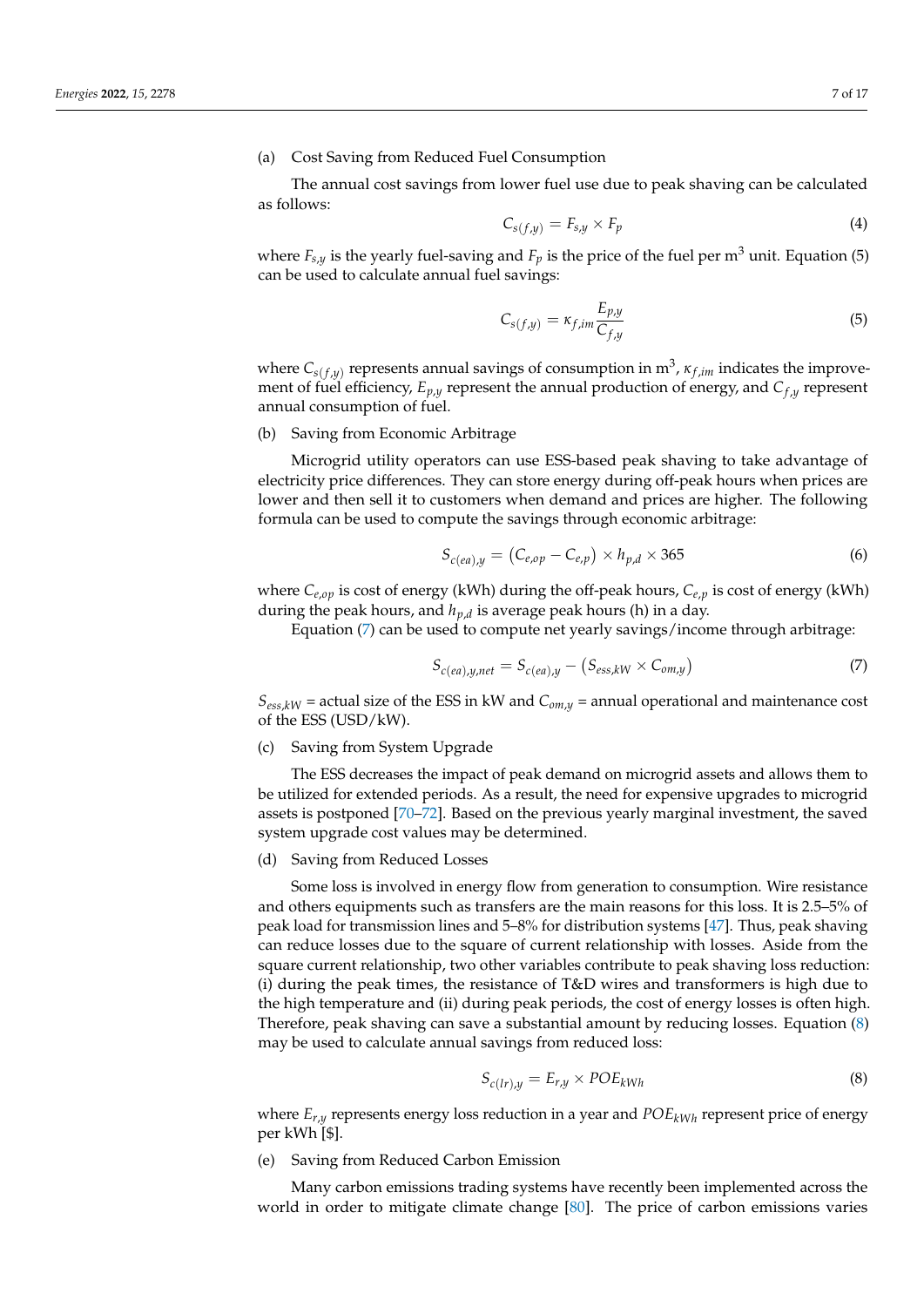depending on the program. The Swedish carbon tax is the highest, at USD  $168/t$ on  $CO<sub>2</sub>$ , while the Mexican carbon tax is the lowest at USD  $1$ /ton CO<sub>2</sub>. Emission trading system prices are clustered under USD 12/ton  $CO<sub>2</sub>$  [\[29\]](#page-13-23). Equation [\(9\)](#page-7-1) may be used to describe the cost savings from reduced carbon emissions.

<span id="page-7-1"></span>
$$
S_{c(rec),y} = R_{c,y} \times T_c \tag{9}
$$

where  $R_{c,y}$  indicates yearly reduction of  $CO_2$  in tons and  $T_c$  is tax [USD/tons  $CO_2$ ].

#### *4.2. Return of the Capital*

The following equation can be used to determine the capital investment recovery time.

$$
P_{p(y)} = \frac{C_{i,net}}{S_{c(tot),y}}
$$
\n(10)

where *Ci*,*net* indicates the net capital investment. It can be calculated using following Equation:

$$
C_{i,net} = C_{i,ess} + C_{i,conv}
$$
 (11)

where  $C_{i,ess}$  = capital investment for ESS and  $C_{i,conv}$  = capital investment for converter/inverter.

#### *4.3. Net Profit*

Net profit, also known as net income, is the key indicator of economic feasibility analysis for peak shaving projects. It can be obtained from the following equation:

$$
P_{net} = (C_{s(tot),y} \times PL_{time}) - C_{i,net}
$$
\n(12)

where *PLtime* is the project lifetime.

# <span id="page-7-0"></span>**5. Peak Shaving Strategies and Challenges**

This section aims to discuss the peak shaving methods briefly and outline the main issues and challenges encountered during their deployment. There is a growing number of techniques have been proposed for peak shaving. Proposed methods may be divided into several groups: (a) DSM, (b) integration of EVs, (c) integration of ESS, and (d) integration of hybrid PV/ESS system. The advantages and limitations of each method are summarized in Table [1.](#page-8-0)

**Table 1.** A summary of advantages and limitations of different peak shaving strategies.

| Technique | Advantages                                                                                                                                                                                                                                                                                    | Limitations                                                                                                                                            |
|-----------|-----------------------------------------------------------------------------------------------------------------------------------------------------------------------------------------------------------------------------------------------------------------------------------------------|--------------------------------------------------------------------------------------------------------------------------------------------------------|
| DSM-based | Allows a more efficient use of sys-<br>(i)<br>tem assets $[81]$ .<br>Allows a more efficient use of re-<br>(ii)<br>sources $[82]$ .<br>Reduces the capacity require-<br>(iii)<br>ments of the system.                                                                                         | Requires ICT infrastructure [84,85].<br>(i)<br>(ii)<br>Increases system complexity [81].<br>(iii)<br>Depends on customer. willing-<br>$ness [84 - 86]$ |
|           | Enhances system reliability [83].<br>(iv)                                                                                                                                                                                                                                                     |                                                                                                                                                        |
| ESS-based | (i)<br>Facilitates a higher penetra-<br>tion of RESs $[83]$ .<br>Shaves peak demand with-<br>(ii)<br>out affecting customer com-<br>fort level [24].<br>Defers the investment on<br>(iii)<br>generation and distribution<br>assets $[47,65]$ .<br>Provides reactive power<br>(iv)<br>support. | Requires high capital cost [83].<br>(i)<br>Difficult to schedule ESS [87-90].<br>(ii)<br>Difficult to integrate large-scale<br>(iii)<br>ESS [91].      |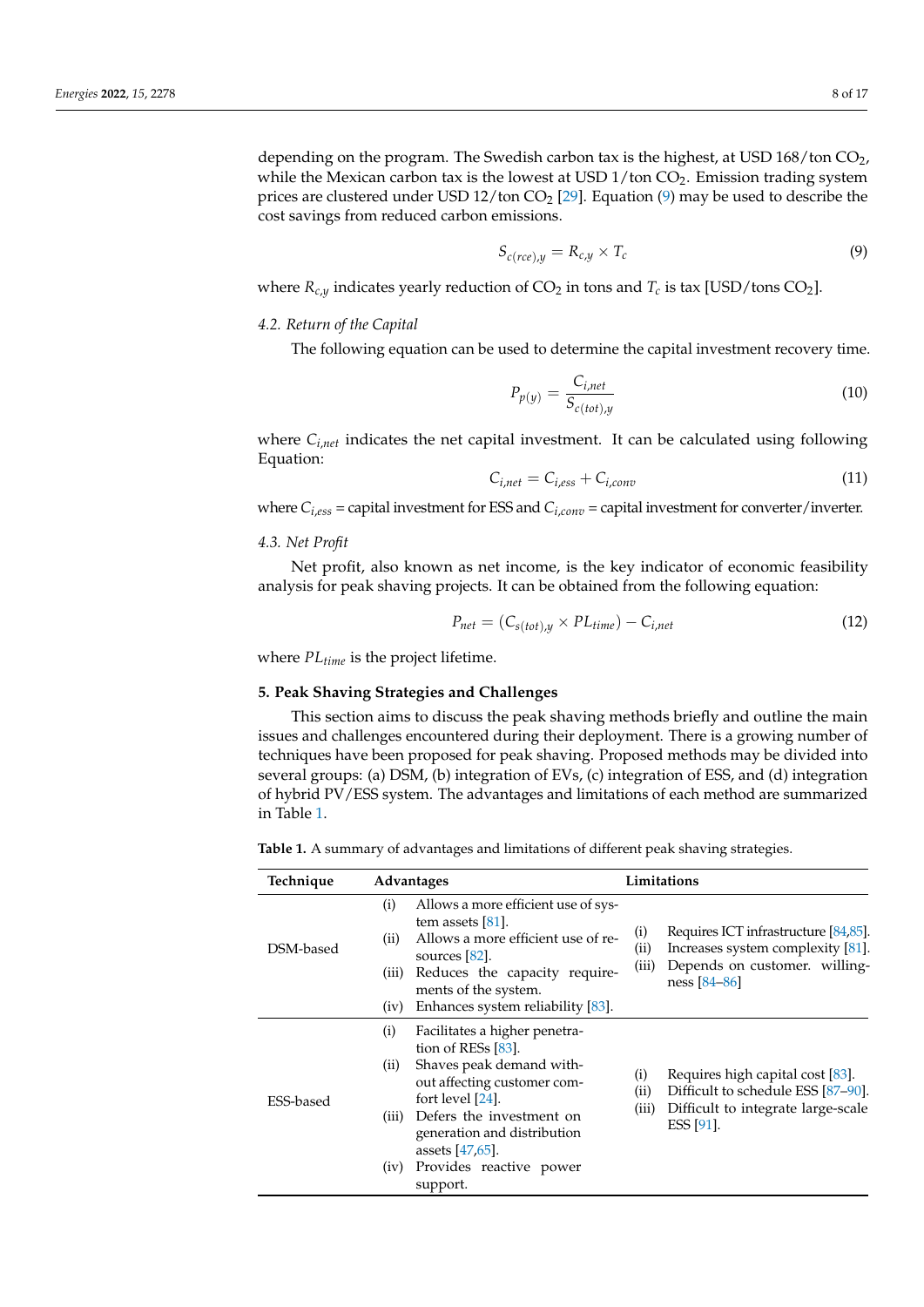<span id="page-8-0"></span>

|  | <b>Table 1.</b> Cont. |  |
|--|-----------------------|--|
|  |                       |  |

| Technique        | <b>Advantages</b>                                                                                                                                                                                                           | Limitations                                                                                                                                                                                                                                                                                        |
|------------------|-----------------------------------------------------------------------------------------------------------------------------------------------------------------------------------------------------------------------------|----------------------------------------------------------------------------------------------------------------------------------------------------------------------------------------------------------------------------------------------------------------------------------------------------|
| EV-based         | Allows efficient use of EV batter-<br>(i)<br>ies to their full potential [92].<br>EV owners can enjoy economic<br>(ii)<br>benefit from energy arbitrage<br>[93].                                                            | Requires large number of<br>(i)<br>EV <sub>s</sub> [93].<br>Depends on the availability<br>(11)<br>of EVs. $[94]$<br>Synchronized charging is<br>(iii)<br>challenging for large num-<br>ber of EVs $[36]$ .<br>Necessary infrastructure<br>(iv)<br>and control system need to<br>be ready for EVs. |
| PV/ESS-<br>based | (i)<br>Facilitates a higher penetra-<br>tion of PV $[95,96]$ .<br>Reduces fuel consumption.<br>(ii)<br>(iii)<br>Reduces carbon emission.<br>Small-scale ESS can partic-<br>(iv)<br>ipate in peak shaving ser-<br>vice [97]. | (i)<br>ESS requires efficient con-<br>trol technique [37].<br>Coordination of ESS, load,<br>(ii)<br>and PV is challenging [37].                                                                                                                                                                    |

The details of challenges associated with each peak shaving technique are broadly discussed in the following sub-sections.

#### *5.1. Peak Shaving Using DSM*

Demand-side management, in the context of electric utilities, refers to programs that may persuade customers to balance their electricity use with the generation capacity of the power supply system [\[98–](#page-15-21)[100\]](#page-15-22). The DSM is divided into two sections: (i) demand response (DR) and (ii) energy efficiency. DR is mainly used to reduce peak height. It is described as deviations from normal consumption patterns by demand-side resources in reaction to variations in electricity prices over time or to incentive payments aimed to induce lower energy use at times of high wholesale market prices or when system dependability is compromised. The implementation of DR programs is more difficult. A novel peak shaving approach was proposed using DR in [\[101\]](#page-15-23). The results show that the grid-tied peak line's power is significantly reduced while achieving optimal energy management.

The following are some challenges encountered during deployment of the DR-based peak shaving strategy:

- The installation of demand response solutions may have an impact on customers' comfort levels.
- Customers may be unwilling to move their activity from peak to off-peak times. This is especially true in countries where the peak demand price has yet to be implemented.
- Implementing demand response strategies will enhance the complexity of the overall system operation.
- Advanced metering, control methods, communications systems, and information technologies are not fully available in the existing power systems. These information and communication technology (ICT) infrastructures need to be introduced which require multi–million dollar investment.

#### *5.2. Peak Shaving Using ESS*

The most promising peak-shaving option is to connect energy storage systems to the grid [\[102–](#page-16-0)[104\]](#page-16-1). This method can be employed in residential structures, industries, and grids to accomplish "peak-shaving". Peak shaving is accomplished with this strategy by charging ESS when demand is low (off-peak period) and discharging when demand is high [\[8,](#page-12-6)[31](#page-13-22)[,105\]](#page-16-2). Electrochemical technology-based battery energy storage systems (BESSs) are most commonly used for peak load shaving, among other energy storage technologies [\[40](#page-13-18)[,106](#page-16-3)[–108\]](#page-16-4). Applications of various batteries for peak shaving are reported in literature, such as lithium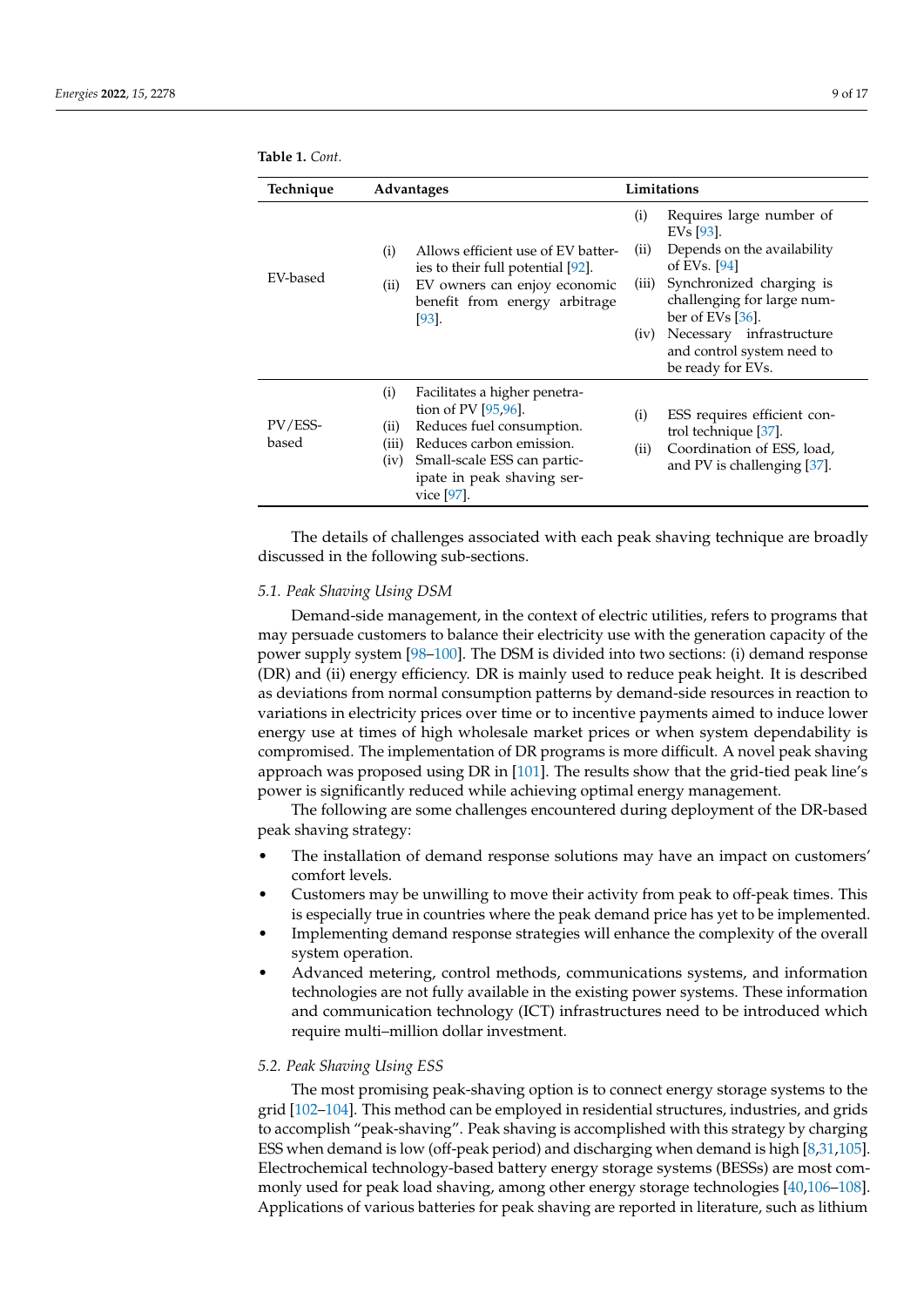battery [\[109\]](#page-16-5), sodium sulfur (NaS) battery [\[110\]](#page-16-6), and redox flow battery [\[111\]](#page-16-7). The benefit of BESS-based peak shaving in microgrids is well documented in [\[112\]](#page-16-8). It is found that overall revenue from the proposed system is 1.84 times that of the capital investment of the battery.

Despite the potential benefits of ESS for peak shaving, some important hurdles in ESS deployment must be overcome:

- A fundamental challenge for such a system's implementation is determining the ideal ESS size. The installing ESS at a random or non-optimal size can result in higher system losses and increased capital investment for storage.
- It is also difficult to schedule ESS for optimal performance.
- Storage–based peak shaving is more practical for grid application. However, it requires large-scale ESS installation which is a real concern. It is challenging to operate and maintain the large-scale ESSs in the grid.
- The high capital cost of ESS makes this peak shaving strategy impractical to employ.

### *5.3. Peak Shaving Using EVs*

Electric vehicles (EVs) are not commonly used at the moment. However, given the growing worry over energy depletion, they are projected to become more popular globally in the future years [\[113\]](#page-16-9). Since electric vehicles' storage energy is rarely fully utilized each day, this technology has the potential to provide peak shaving services [\[114](#page-16-10)[,115\]](#page-16-11). Padhi et al. has examined EV-based peak shaving in microgrids [\[116\]](#page-16-12). The author proposed an optimal recharging strategy for EVs using quadratic programming (QP) to flatten the peak demand. This study concluded that the end user can enjoy substantial savings using the proposed technique. Alam et al. [\[117\]](#page-16-13) presented a viable technique for using plug-in electric vehicle (PEV) batteries for both travel and peak shaving. A dynamic discharge rate was introduced to make the best use of PEV batteries for peak shaving. Finally, the proposed technique was tested in Australia using real-world PEV data. Other research using EVs to provide peak shaving service can be found in [\[118–](#page-16-14)[121\]](#page-16-15).

The following are some of the potential obstacles to using EVs for peak shaving:

- Multiple EVs are required to provide peak shaving service as a single EV is unable to meet the peak demand. Thus, the discharge operation of a large number of EVs must be coordinated. However, owners' may not be willing to hand over the control of their vehicles to a third party. Therefore, willingness of car owners' is a real barrier for implementing this strategy.
- As EVs can only deliver electricity while parked, the key problem of this technique is the availability of EVs. Furthermore, electric vehicles are yet to be generally adopted.
- As electric vehicles have yet to be extensively adopted, parking spaces for them are plentiful. Furthermore, the require control system and necessary infrastructure for EV grid integration is not universally available. These could be the biggest obstacles to EV adoption in densely populated places.
- It is difficult to synchronize the charging and discharging of a large number of electric vehicles.

# *5.4. Peak Shaving Using Hybrid PV/ESS System*

Photovoltaic (PV) units with BESSs can significantly lower system operating costs. BESSs can store electrical energy generated by solar panels and/or generators [\[122\]](#page-16-16). The primary requirement for a BESS in a PV-connected power system is charge–discharge operation. The BESS charge–discharge process has a direct impact on the price of electricity per unit. During off-peak periods, the BESS unit can absorb electrical energy and deliver the stored energy during peak periods. In general, the price of power per unit is lower during off-peak periods than during peak periods. The charge–discharge operation of BESS in a PV-connected microgrid system should be the first priority for economic operation in order to reduce total electricity consumption costs. Rana et al. [\[37\]](#page-13-15) investigated PV/BESS-based peak shaving opportunities for the microgrid. The findings of this study shed new light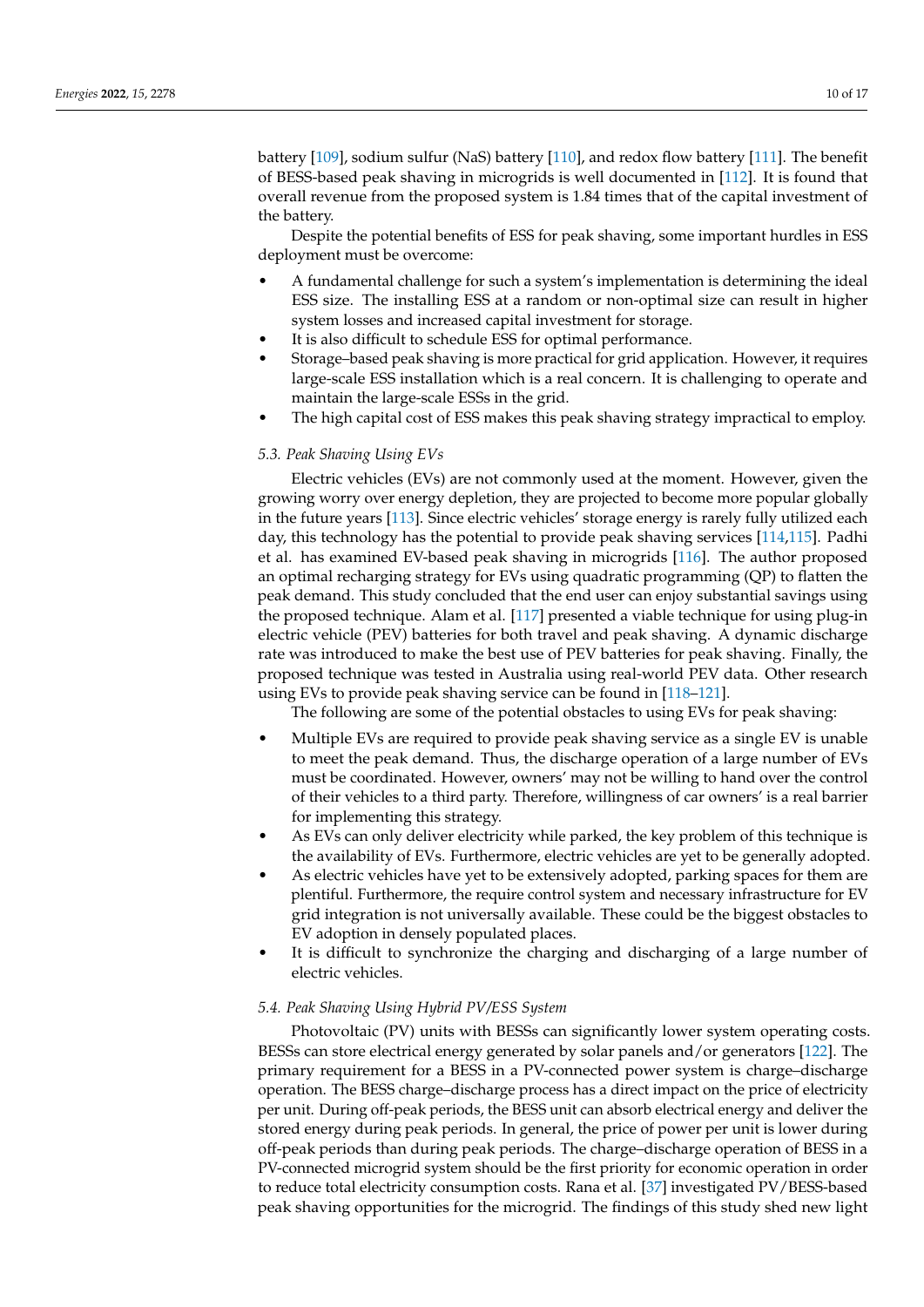on peak shaving with a hybrid PV/BESS system. This study concluded that the proposed technique could mitigate the available power issues for hybrid PV-BESS connected systems and minimize the operating cost by optimally dispatching the generation units.

The possible challenges for implementing this technique are highlighted below:

- The output of PV is constrained by its fluctuating nature.
- Energy storages are used to improve the availability and quality of microgrid supply. However, they require an efficient control strategy to manage the charge/discharge cycles.
- Coordination of renewable sources, storage system, and load are not straightforward/trivial.

# <span id="page-10-0"></span>**6. Future Trends in Microgrid Peak Shaving**

Various approaches have been used to study microgrid peak shaving. Validating the reliability of these techniques will require a significant amount of effort. However, further research and investigation are imperative for implementing these peak shaving approaches. The following are some suggestions for future study in the subject of microgrid peak shaving on this review:

- *Scheduling of ESS*—Recently, there has been a growing interest in ESS–based peak shaving. Many attempts have been made to ensure optimal operation ESS. However, these approaches have significant flaws. Therefore, ESS is still require a robust and fully functional scheduling strategy for providing peak shaving service [\[87–](#page-15-12)[90\]](#page-15-13).
- *Sizing of ESS*—Economic benefit of storage–based peak shaving technique is directly impacted by the size of ESS. Also, size of ESS has major effect on peak shaving ability. Further research is required to determine optimum size of ESS for peak shaving application [\[112\]](#page-16-8).
- *Economic feasibility*—The high capital cost of ESS makes this peak shaving strategy impractical to employ. To offset the high capital cost, an investigation is needed on the economic feasibility of the ESS. This can also be extended to developing high-efficiency, low-cost physical storage technologies.
- *Distributed ESS*—Application of ESS is more effective for grid peak shaving. However, installation of large-scale ESS is a practical issue. Also, operation and maintenance of large-scale ESSs in grid is challenging. Therefore, it will be interesting for reader to investigate the opportunity of distributed ESSs for providing peak shaving service in grid.
- *Validity*—Feasibility study for ESS-based peak shaving technique is crucial before implementing in real–world microgrid projects. To validate this technique, further studies need to be carried out for the perspective of small grids in rural locations with limited or no access to the primary grid.
- *Assessing EV-based PS*—As EVs can only deliver electricity while parked, the key problem of this technique is the availability of EVs [\[36,](#page-13-14)[94\]](#page-15-17). Furthermore, electric vehicles are yet to be generally adopted [\[123](#page-16-17)[,124\]](#page-16-18). Thus, EVs–based peak shaving will be more realistic for small isolated electric system such as an island or a remote area that is not connected to the main grid. Therefore, future study on EVs-based peak shaving can be conducted for the perspective of a remote isolated area to determine the maximum benefits of it.
- *Synchronize EVs*—It is difficult to synchronize the charge and discharge operations of multiple electric vehicles. Further research could also be conducted to develop an algorithm that will allow the charging and discharging of a large number of EVs to be synchronized [\[36](#page-13-14)[,94](#page-15-17)[,124\]](#page-16-18).
- *Smart home energy management system*—For DSM-based peak shaving strategies, customers need to move their activities from peak to off-peak times. However, customers or end-users may not be willing to move their activities. This is especially true in countries where the peak demand price has yet to be implemented [\[84,](#page-15-9)[85\]](#page-15-10). Future studies on this technique could concentrate on the use of DR in conjunction with a smart home energy management system (which includes improved metering infras-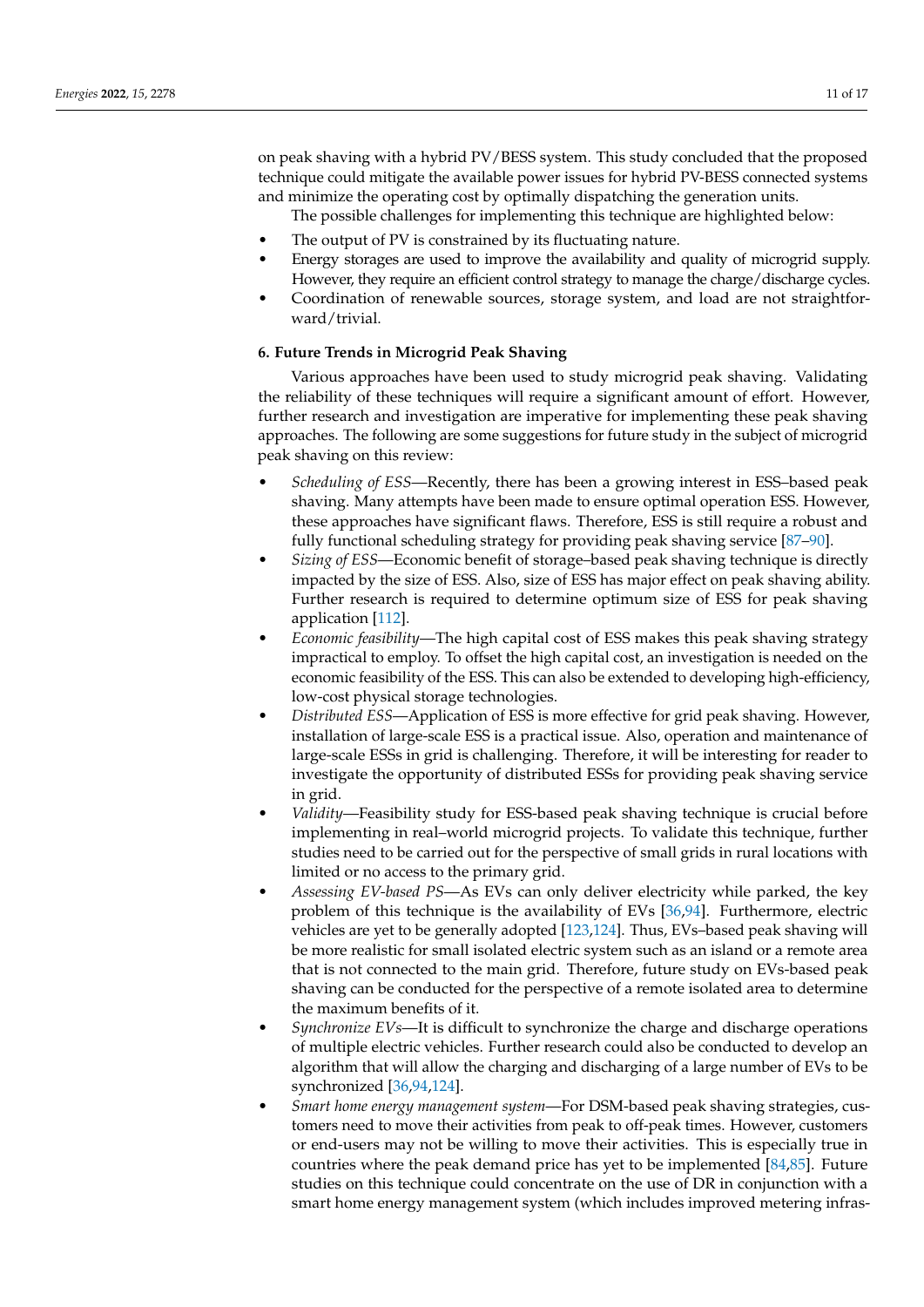tructure, sensing devices, enabling information and communication technology, and smart appliances, among other things) [\[82](#page-15-7)[,125\]](#page-16-19). This reduces the need of customers' willingness to follow the DSM peak shaving technique. However, technical assistant education is required to maximize the efficiency of DR.

- *Application of DSM with ESS system*—The implementation of demand response solutions may have an impact on customers' comfort levels. In this particular, application of an ESS can help customers' to perform regular activities while reducing their peak demand [\[82](#page-15-7)[,125\]](#page-16-19). Therefore, future research should focus exclusively on how to employ DSM in coupled with the ESS system for peak shaving.
- *Requirements of ICT infrastructures*—The implementation of DR programme requires information and communication technology (ICT) infrastructures such as communications systems, advanced metering and control methods. However, these infrastructures are not fully available in today's power systems [\[83\]](#page-15-8). Therefore, require ICT infrastructures need to be ready before implementing DR.
- *Energy mix*—Utilize of hybrid energy (PV, wind, hydropower, etc.) is another possible method to perform peak shaving. However, this technique has not much been deliberated in the existing literature. Therefore, readers should think about that possibility as well [\[96\]](#page-15-19).

# **7. Conclusions**

This paper reveal the technical, economic, and environmental benefits of peak load shaving for a limited capacity power system such as a microgrid system. Power system efficiency, reliability, reduction of operational risks, environmental sustainability, economic feasibility, etc., are directly and indirectly correlated to the peak demand reduction, which is the main theme of this article. This review article presents the key features as follows:

- This review article discusses the consequences of peak load shaving application, the recent popular topic for a microgrid system based on the latest literature.
- The significance of peak load in a microgrid system and the importance of minimizing the peak demand for economical and realistic operation are discussed.
- The advantages and positive influences of peak demand shaving for microgrid systems are presented after an extensive analysis.
- A numerical analysis of the cost-effectiveness of the peak shaving application for microgrid systems is discussed broadly to demonstrate the economic feasibility.
- Possible constraints of peak shaving applications for microgrid systems are identified after an in-depth investigation of the existing literature.
- The existing trends and prospective approaches for exploring other branches of microgrid applications with peak load shaving are well demonstrated.
- This review article has established a strong benchmark for future research into peak load shaving application in microgrid systems.

In this work, however, a comparative analysis of cost–benefit for different peak shaving strategies is not examined. Hence, there is insufficient information to verify the better economic performance of the techniques. It is reasonable to expect different results for the different techniques. Therefore, it will be interesting to conduct a comparative cost–benefit analysis for different PS strategies as the future extension of this study.

**Author Contributions:** Conceptualization, M.M.R. and M.R.S.; methodology, M.R.S.; formal analysis, M.M.R., M.A. and G.S.; writing—original draft preparation, M.M.R., M.R.S., M.A. and M.U.; writing review and editing, M.U. and G.S.; supervision, G.S. All authors have read and agreed to the published version of the manuscript.

**Funding:** This research received no external funding.

**Institutional Review Board Statement:** Not applicable.

**Informed Consent Statement:** Not applicable.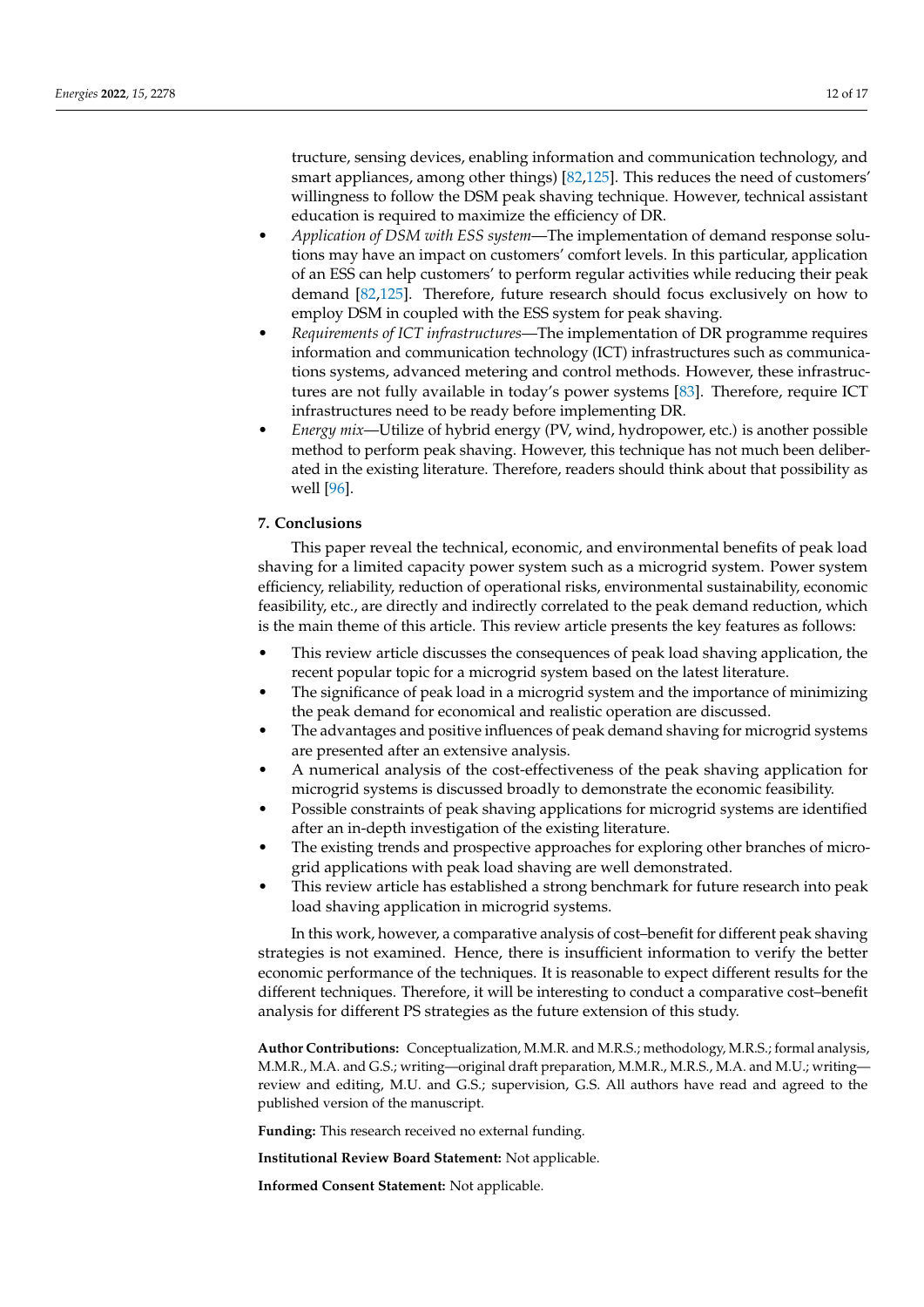**Data Availability Statement:** Not applicable.

**Conflicts of Interest:** The authors declare no conflict of interest.

## **Abbreviations**

The following abbreviations are used in this manuscript:

- O&M Operation and maintenance
- LF Load factor
- ESS Energy storage system
- T&D Transmission and distribution
- DSM Demand-side management
- EV Electric vehicle
- EVs Electric vehicles
- PV Photovoltaic
- RESs Renewable Energy Sources
- DR Demand response
- ICT Information and communication technology
- QP Quadratic programming
- PEV Plug-in electric vehicle
- BESS Battery energy storage system
- PS Peak shaving
- EECS Electrochemical energy conversion and storage

# **References**

- <span id="page-12-0"></span>1. Domenech, B.; Ferrer-Martí, L.; Pastor, R. Comparison of various approaches to design wind-PV rural electrification projects in remote areas of developing countries. *Wiley Interdiscip. Rev. Energy Environ.* **2019**, *8*, e332. [\[CrossRef\]](http://doi.org/10.1002/wene.332)
- <span id="page-12-1"></span>2. Kyriakarakos, G.; Papadakis, G. Multispecies swarm electrification for rural areas of the developing world. *Appl. Sci.* **2019**, *9*, 3992. [\[CrossRef\]](http://dx.doi.org/10.3390/app9193992)
- <span id="page-12-2"></span>3. Topa Gavilema, Á.O.; Álvarez, J.D.; Torres Moreno, J.L.; García, M.P. Towards Optimal Management in Microgrids: An Overview. *Energies* **2021**, *14*, 5202. [\[CrossRef\]](http://dx.doi.org/10.3390/en14165202)
- 4. Kreishan, M.Z.; Zobaa, A.F. Optimal Allocation and Operation of Droop-Controlled Islanded Microgrids: A Review. *Energies* **2021**, *14*, 4653. [\[CrossRef\]](http://dx.doi.org/10.3390/en14154653)
- <span id="page-12-3"></span>5. Son, I.W.; Jeong, Y.; Son, S.; Park, J.H.; Lee, J.I. Techno-economic evaluation of solar-nuclear hybrid system for isolated grid. *Appl. Energy* **2022**, *306*, 118046. [\[CrossRef\]](http://dx.doi.org/10.1016/j.apenergy.2021.118046)
- <span id="page-12-4"></span>6. Sechilariu, M.; Locment, F. *Urban DC Microgrid: Intelligent Control and Power Flow Optimization*; Butterworth-Heinemann: Oxford, UK, 2016.
- <span id="page-12-5"></span>7. Poullikkas, A. An overview of current and future sustainable gas turbine technologies. *Renew. Sustain. Energy Rev.* **2005**, *9*, 409–443. [\[CrossRef\]](http://dx.doi.org/10.1016/j.rser.2004.05.009)
- <span id="page-12-6"></span>8. Faisal, M.; Hannan, M.A.; Ker, P.J.; Hussain, A.; Mansor, M.B.; Blaabjerg, F. Review of energy storage system technologies in microgrid applications: Issues and challenges. *IEEE Access* **2018**, *6*, 35143–35164. [\[CrossRef\]](http://dx.doi.org/10.1109/ACCESS.2018.2841407)
- 9. Hirsch, A.; Parag, Y.; Guerrero, J. Microgrids: A review of technologies, key drivers, and outstanding issues. *Renew. Sustain. Energy Rev.* **2018**, *90*, 402–411. [\[CrossRef\]](http://dx.doi.org/10.1016/j.rser.2018.03.040)
- <span id="page-12-7"></span>10. Kuang, Y.; Zhang, Y.; Zhou, B.; Li, C.; Cao, Y.; Li, L.; Zeng, L. A review of renewable energy utilization in islands. *Renew. Sustain. Energy Rev.* **2016**, *59*, 504–513. [\[CrossRef\]](http://dx.doi.org/10.1016/j.rser.2016.01.014)
- <span id="page-12-8"></span>11. Córdova, S.; Cañizares, C.; Lorca, Á.; Olivares, D.E. An Energy Management System with Short-Term Fluctuation Reserves and Battery Degradation for Isolated Microgrids. *IEEE Trans. Smart Grid* **2021**, *12*, 4668–4680. [\[CrossRef\]](http://dx.doi.org/10.1109/TSG.2021.3103783)
- 12. Moon, H.J.; Kim, Y.J.; Chang, J.W.; Moon, S.I. Decentralised active power control strategy for real-time power balance in an isolated microgrid with an energy storage system and diesel generators. *Energies* **2019**, *12*, 511. [\[CrossRef\]](http://dx.doi.org/10.3390/en12030511)
- <span id="page-12-9"></span>13. Lee, H.J.; Vu, B.H.; Zafar, R.; Hwang, S.W.; Chung, I.Y. Design Framework of a Stand-Alone Microgrid Considering Power System Performance and Economic Efficiency. *Energies* **2021**, *14*, 457. [\[CrossRef\]](http://dx.doi.org/10.3390/en14020457)
- <span id="page-12-10"></span>14. Polleux, L.; Guerassimoff, G.; Marmorat, J.P.; Sandoval-Moreno, J.; Schuhler, T. An overview of the challenges of solar power integration in isolated industrial microgrids with reliability constraints. *Renew. Sustain. Energy Rev.* **2022**, *155*, 111955. [\[CrossRef\]](http://dx.doi.org/10.1016/j.rser.2021.111955)
- <span id="page-12-11"></span>15. Kanakadhurga, D.; Prabaharan, N. Demand side management in microgrid: A critical review of key issues and recent trends. *Renew. Sustain. Energy Rev.* **2022**, *156*, 111915. [\[CrossRef\]](http://dx.doi.org/10.1016/j.rser.2021.111915)
- <span id="page-12-12"></span>16. Nazari, M.H.; Sanjareh, M.B.; Hosseinian, S.H. A new method for energy management of residential microgrid for sizing electrical and thermal storage systems. *Sustain. Cities Soc.* **2021**, *76*, 103482. [\[CrossRef\]](http://dx.doi.org/10.1016/j.scs.2021.103482)
- <span id="page-12-13"></span>17. Rana, M.M.; Rahman, A.; Uddin, M.; Sarkar, M.R.; Shezan, S.A.; Ishraque, M.; Rafin, S.; Atef, M. A Comparative Analysis of Peak Load Shaving Strategies for Isolated Microgrid Using Actual Data. *Energies* **2022**, *15*, 330. [\[CrossRef\]](http://dx.doi.org/10.3390/en15010330)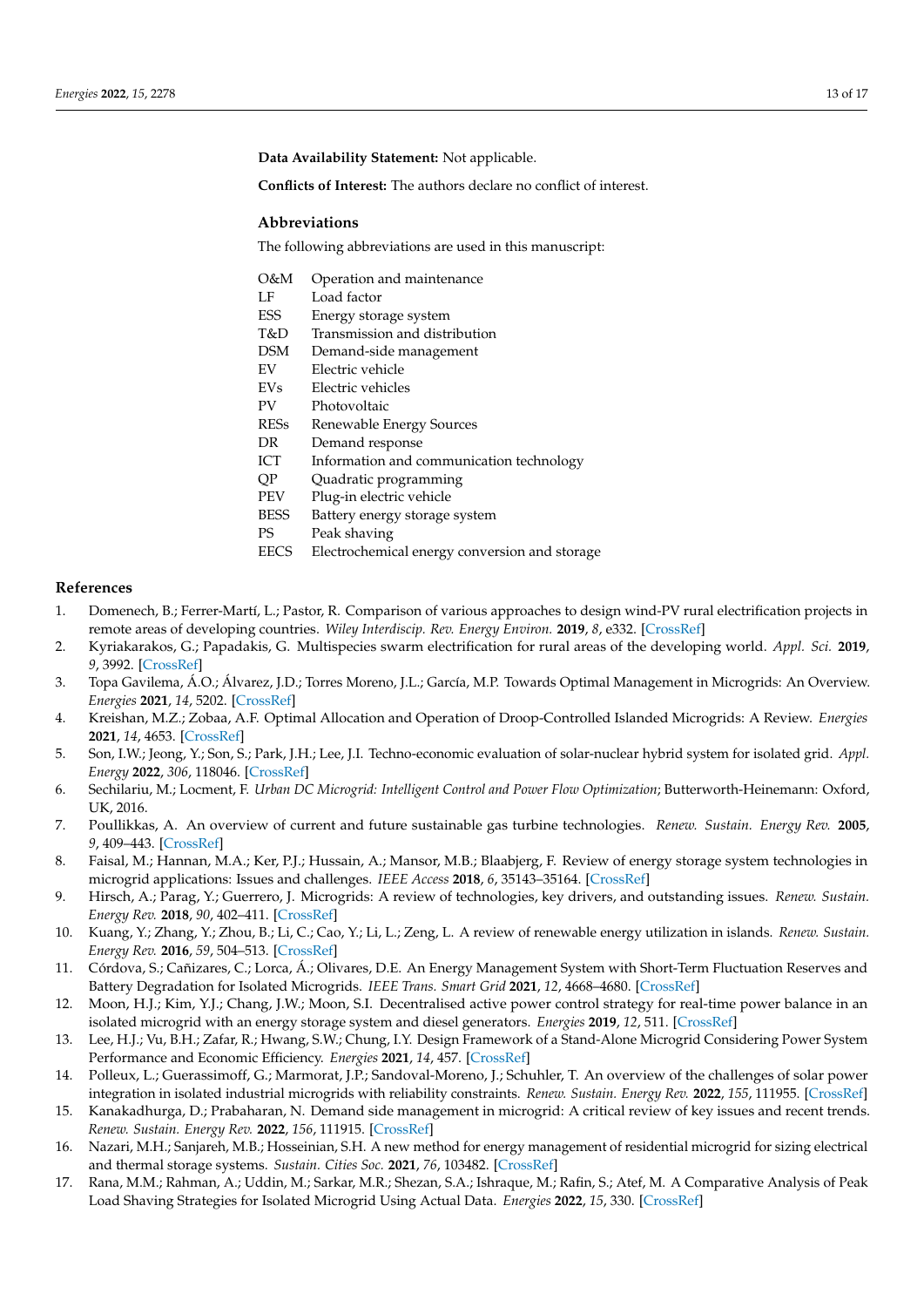- <span id="page-13-0"></span>18. Uddin, M.; Romlie, M.F.; Abdullah, M.F.; Halim, S.A.; Kwang, T.C. A review on peak load shaving strategies. *Renew. Sustain. Energy Rev.* **2017**, *82*, 3323–3332. [\[CrossRef\]](http://dx.doi.org/10.1016/j.rser.2017.10.056)
- <span id="page-13-1"></span>19. ABB. *Microgrids: Integration for Power Cost and Control*; ABB Data Centers: Cary, NC, USA, 2015. Available online: [www.abb.com/](www.abb.com/datacenters) [datacenters](www.abb.com/datacenters) (accessed on 15 January 2021).
- <span id="page-13-2"></span>20. Mishra, A.; Irwin, D.; Shenoy, P.; Zhu, T. Scaling distributed energy storage for grid peak reduction. In Proceedings of the Fourth International Conference on Future Energy Systems, Berkeley, CA, USA, 21–24 May 2013; pp. 3–14.
- <span id="page-13-3"></span>21. International Electrotechnical Commission (IEC). *Electrical Energy Storage: White Paper*; IEC: Geneva, Switzerland, 2011.
- <span id="page-13-4"></span>22. Neves, S.A.; Marques, A.C.; Fuinhas, J.A. On the drivers of peak electricity demand: What is the role played by battery electric cars? *Energy* **2018**, *159*, 905–915. [\[CrossRef\]](http://dx.doi.org/10.1016/j.energy.2018.06.209)
- <span id="page-13-5"></span>23. Farsadi, M.; Sattarpur, T.; Yazdaninejadi, A. Simultaneously Optimal Placement and Operation Scheduling of BESSs and DGs in Distribution Networks in order to minimizing net present value related to power losses. *IU-J. Electr. Electron. Eng.* **2016**, *16*, 2081–2089.
- <span id="page-13-6"></span>24. Arcos-Vargas, A.; Lugo, D.; Núñez, F. Residential peak electricity management. A storage and control systems application taking advantages of smart meters. *Int. J. Electr. Power Energy Syst.* **2018**, *102*, 110–121. [\[CrossRef\]](http://dx.doi.org/10.1016/j.ijepes.2018.04.016)
- <span id="page-13-7"></span>25. Sun, C.; Negro, E.; Vezzù, K.; Pagot, G.; Cavinato, G.; Nale, A.; Bang, Y.H.; Di Noto, V. Hybrid inorganic-organic protonconducting membranes based on SPEEK doped with WO3 nanoparticles for application in vanadium redox flow batteries. *Electrochim. Acta* **2019**, *309*, 311–325. [\[CrossRef\]](http://dx.doi.org/10.1016/j.electacta.2019.03.056)
- <span id="page-13-8"></span>26. Gao, D.W. *Energy Storage for Sustainable Microgrid*; Academic Press: New York, NY, USA, 2015.
- <span id="page-13-9"></span>27. Oriti, G.; Julian, A.L.; Anglani, N.; Hernandez, G.D. Novel economic analysis to design the energy storage control system of a remote islanded microgrid. *IEEE Trans. Ind. Appl.* **2018**, *54*, 6332–6342. [\[CrossRef\]](http://dx.doi.org/10.1109/TIA.2018.2853041)
- <span id="page-13-10"></span>28. Aderibole, A.; Zeineldin, H.; Al Hosani, M. A Critical Assessment of Oscillatory Modes in Multi-Microgrids Comprising of Synchronous and Inverter Based Distributed Generation. *IEEE Trans. Smart Grid* **2018**, *10*, 3320–3330. [\[CrossRef\]](http://dx.doi.org/10.1109/TSG.2018.2824330)
- <span id="page-13-23"></span>29. Chua, K.H.; Lim, Y.S.; Morris, S. Cost-benefit assessment of energy storage for utility and customers: A case study in Malaysia. *Energy Convers. Manag.* **2015**, *106*, 1071–1081. [\[CrossRef\]](http://dx.doi.org/10.1016/j.enconman.2015.10.041)
- 30. Allam, M.A.; Said, A.; Kazerani, M. A Generic Modeling and Power-Flow Analysis Approach for Isochronous and Droop-Controlled Microgrids. *IEEE Trans. Power Syst.* **2018**, *33*, 5657–5670. [\[CrossRef\]](http://dx.doi.org/10.1109/TPWRS.2018.2820059)
- <span id="page-13-22"></span>31. García-Plaza, M.; Carrasco, J.E.G.; Alonso-Martínez, J.; Asensio, A.P. Peak shaving algorithm with dynamic minimum voltage tracking for battery storage systems in microgrid applications. *J. Energy Storage* **2018**, *20*, 41–48. [\[CrossRef\]](http://dx.doi.org/10.1016/j.est.2018.08.021)
- 32. Dongol, D.; Feldmann, T.; Schmidt, M.; Bollin, E. A model predictive control based peak shaving application of battery for a household with photovoltaic system in a rural distribution grid. *Sustain. Energy Grids Netw.* **2018**, *16*, 1–13. [\[CrossRef\]](http://dx.doi.org/10.1016/j.segan.2018.05.001)
- <span id="page-13-11"></span>33. Joshi, K.A.; Pindoriya, N.M. Day-ahead dispatch of battery energy storage system for peak load shaving and load leveling in low voltage unbalance distribution networks. In Proceedings of the 2015 IEEE Power & Energy Society General Meeting, Denver, CO, USA, 26–30 July 2015; pp. 1–5.
- <span id="page-13-12"></span>34. Telaretti, E.; Dusonchet, L. Battery storage systems for peak load shaving applications: Part 1: Operating strategy and modification of the power diagram. In Proceedings of the 2016 IEEE 16th International Conference on Environment and Electrical Engineering (EEEIC), Florence, Italy, 7–10 June 2016; pp. 1–6.
- <span id="page-13-13"></span>35. Uddin, M.; Romlie, M.F.; Abdullah, M.F. Performance Evaluation of Islanded Microgrid Using Load Flow Analysis Technique. In Proceedings of the 2018 International Conference on Intelligent and Advanced System (ICIAS) (ICIAS2018), Kuala Lumpur, Malaysia, 13–14 August 2018.
- <span id="page-13-14"></span>36. Masoum, A.S.; Deilami, S.; Moses, P.; Masoum, M.; Abu-Siada, A. Smart load management of plug-in electric vehicles in distribution and residential networks with charging stations for peak shaving and loss minimisation considering voltage regulation. *IET Gener. Transm. Distrib.* **2011**, *5*, 877–888. [\[CrossRef\]](http://dx.doi.org/10.1049/iet-gtd.2010.0574)
- <span id="page-13-15"></span>37. Rana, M.M.; Romlie, M.F.; Abdullah, M.F.; Uddin, M.; Sarkar, M.R. A Novel Peak Load Shaving Algorithm for Isolated Microgrid Using Hybrid PV-BESS System. *Energy* **2021**, *234*, 121157. [\[CrossRef\]](http://dx.doi.org/10.1016/j.energy.2021.121157)
- <span id="page-13-16"></span>38. Gajduk, A.; Todorovski, M.; Kocarev, L. Stability of power grids: An overview. *Eur. Phys. J. Spec. Top.* **2014**, *223*, 2387–2409. [\[CrossRef\]](http://dx.doi.org/10.1140/epjst/e2014-02212-1)
- <span id="page-13-17"></span>39. Bruch, M.; Mnch, V.; Aichinger, M.; Kuhn, M.; Weymann, M.; Schmid, G. *Power Blackout Risks: Risk Management Options Emerging Risk Initiative*; Position Paper; CRO Forum: Amsterdam, The Netherlands, 2011.
- <span id="page-13-18"></span>40. Kalkhambkar, V.; Kumar, R.; Bhakar, R. Energy loss minimization through peak shaving using energy storage. *Perspect. Sci.* **2016**, *8*, 162–165. [\[CrossRef\]](http://dx.doi.org/10.1016/j.pisc.2016.04.022)
- <span id="page-13-19"></span>41. HA, M.P.; Kumar, L.; Ananthapadmanabha, T. A novel approach for optimal allocation of a distributed generator in a radial distribution feeder for loss minimization and tail end node voltage improvement during peak load. *Int. Trans. Electr. Comput. Eng. Syst.* **2014**, *2*, 67–72.
- <span id="page-13-20"></span>42. Koh, S.L.; Lim, Y.S. Evaluating the economic benefits of peak load shifting for building owners and grid operator. In Proceedings of the 2015 International Conference on Smart Grid and Clean Energy Technologies (ICSGCE), Offenburg, Germany, 20–23 October 2015; pp. 30–34.
- <span id="page-13-21"></span>43. Shirazi, E.; Jadid, S. Cost reduction and peak shaving through domestic load shifting and DERs. *Energy* **2017**, *124*, 146–159. [\[CrossRef\]](http://dx.doi.org/10.1016/j.energy.2017.01.148)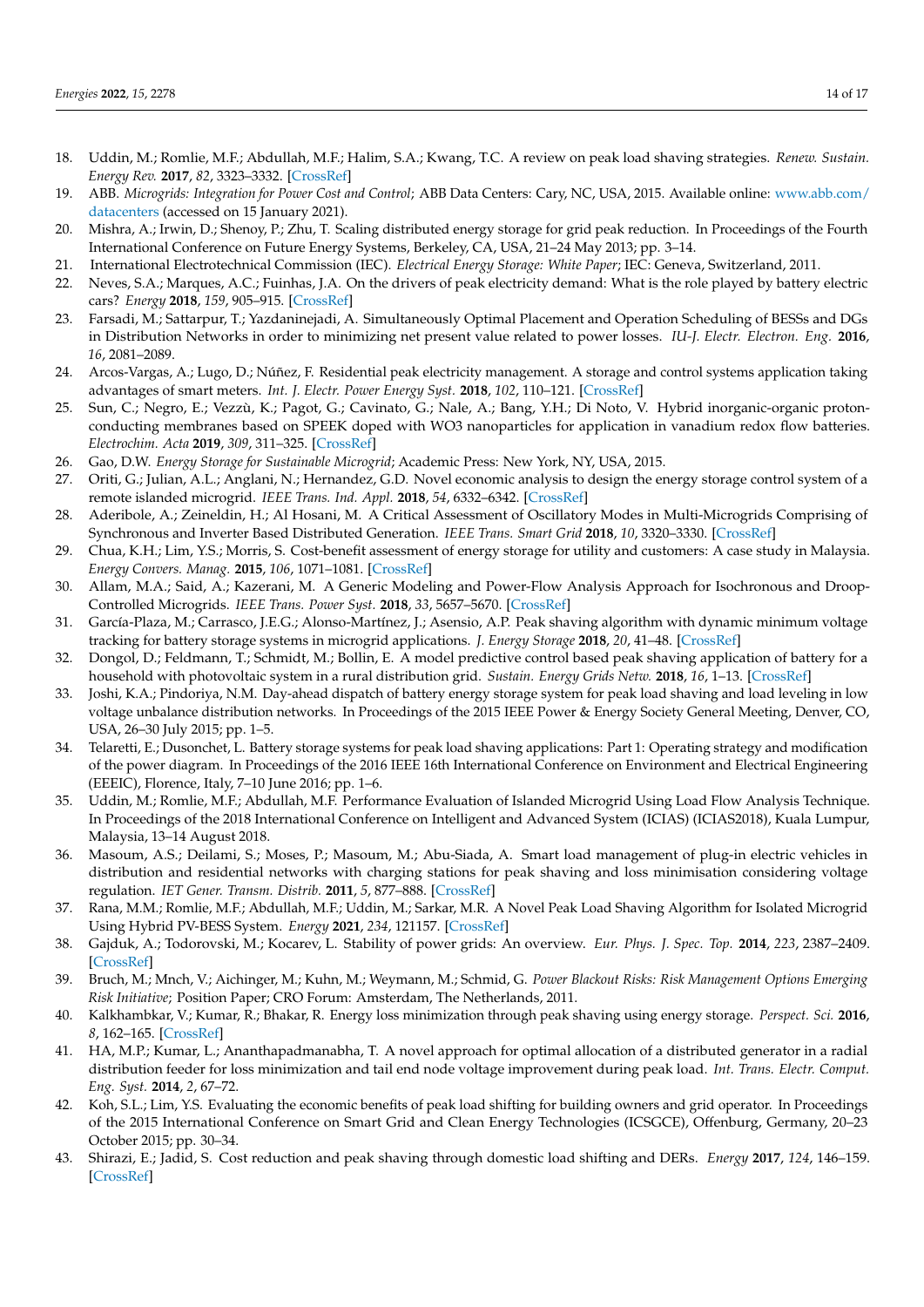- 44. Chua, K.H.; Lim, Y.S.; Morris, S. Battery energy storage system for peak shaving and voltage unbalance mitigation. *Int. J. Smart Grid Clean Energy* **2013**, *2*, 357–363. [\[CrossRef\]](http://dx.doi.org/10.12720/sgce.2.3.357-363)
- <span id="page-14-0"></span>45. Zheng, M.; Meinrenken, C.J.; Lackner, K.S. Smart households: Dispatch strategies and economic analysis of distributed energy storage for residential peak shaving. *Appl. Energy* **2015**, *147*, 246–257. [\[CrossRef\]](http://dx.doi.org/10.1016/j.apenergy.2015.02.039)
- <span id="page-14-1"></span>46. Van den Bergh, K.; Delarue, E. Cycling of conventional power plants: Technical limits and actual costs. *Energy Convers. Manag.* **2015**, *97*, 70–77. [\[CrossRef\]](http://dx.doi.org/10.1016/j.enconman.2015.03.026)
- <span id="page-14-2"></span>47. Nourai, A.; Kogan, V.; Schafer, C.M. Load leveling reduces T&D line losses. *IEEE Trans. Power Deliv.* **2008**, *23*, 2168–2173.
- <span id="page-14-3"></span>48. Thompson, C.C.; Oikonomou, P.K.; Etemadi, A.H.; Sorger, V.J. Optimization of data center battery storage investments for microgrid cost savings, emissions reduction, and reliability enhancement. *IEEE Trans. Ind. Appl.* **2016**, *52*, 2053–2060. [\[CrossRef\]](http://dx.doi.org/10.1109/TIA.2016.2517149)
- <span id="page-14-4"></span>49. Mehta, V.; Rohit, M. Principles of power system: Including generation, transmission, distribution, switchgear and protection: For BE/B. tech. In *AMIE and Other Engineering Examinations*; S. Chand Publishing: New Delhi, India, 2005.
- 50. Gotham, D.; Muthuraman, K.; Preckel, P.; Rardin, R.; Ruangpattana, S. A load factor based mean–variance analysis for fuel diversification. *Energy Econ.* **2009**, *31*, 249–256. [\[CrossRef\]](http://dx.doi.org/10.1016/j.eneco.2008.10.004)
- 51. Nag, P. *Power Plant Engineering*; Tata McGraw-Hill Education: New Delhi, India, 2002.
- <span id="page-14-5"></span>52. Kothari, D.P.; Nagrath, I.J. *Modern Power System Analysis*; Tata McGraw-Hill Education: Delhi, India, 2011.
- <span id="page-14-6"></span>53. Chua, K.H.; Lim, Y.S.; Morris, S. Energy storage system for peak shaving. *Int. J. Energy Sect. Manag.* **2016**, *10*, 3–18. [\[CrossRef\]](http://dx.doi.org/10.1108/IJESM-01-2015-0003)
- <span id="page-14-7"></span>54. Grigsby, L.L. *Electric Power Generation, Transmission, and Distribution*; CRC Press: Boca Raton, FL, USA, 2016.
- <span id="page-14-8"></span>55. Uddin, M.; Romlie, M.F.; Abdullah, M.F. Feasibility study of grid connected solar home system: The perspective of Malaysia. In Proceedings of the 4th IET Clean Energy and Technology Conference (CEAT 2016), Kuala Lumpur, Malaysia, 14–15 November 2016; pp. 1–6. [\[CrossRef\]](http://dx.doi.org/10.1049/cp.2016.1341)
- <span id="page-14-9"></span>56. Nayak, P. Many PQ Events Result in End-User Problems. *Power Today*, August 2016. Available online: [http://www.powertoday.](http://www.powertoday.in/News.aspx?nId=6I/+NZbR4YWfOja8Q27K8w==) [in/News.aspx?nId=6I/+NZbR4YWfOja8Q27K8w==](http://www.powertoday.in/News.aspx?nId=6I/+NZbR4YWfOja8Q27K8w==) (accessed on 22 January 2021).
- <span id="page-14-10"></span>57. Luo, X.; Wang, J.; Dooner, M.; Clarke, J. Overview of current development in electrical energy storage technologies and the application potential in power system operation. *Appl. Energy* **2015**, *137*, 511–536. [\[CrossRef\]](http://dx.doi.org/10.1016/j.apenergy.2014.09.081)
- <span id="page-14-11"></span>58. Shaker, H.; Zareipour, H.; Wood, D. Impacts of large-scale wind and solar power integration on California's net electrical load. *Renew. Sustain. Energy Rev.* **2016**, *58*, 761–774. [\[CrossRef\]](http://dx.doi.org/10.1016/j.rser.2015.12.287)
- <span id="page-14-12"></span>59. Wang, Z.; Wang, S. Grid power peak shaving and valley filling using vehicle-to-grid systems. *IEEE Trans. Power Deliv.* **2013**, *28*, 1822–1829. [\[CrossRef\]](http://dx.doi.org/10.1109/TPWRD.2013.2264497)
- <span id="page-14-13"></span>60. Rastler, D. *Benefit Analysis of Energy Storage: Case Study with Sacramento Municipal Utility District*; EPRI: Palo Alto, CA, USA, 2011.
- 61. Rouco, L.; Sigrist, L. Active and reactive power control of battery energy storage systems in weak grids. In Proceedings of the 2013 IREP Symposium Bulk Power System Dynamics and Control-IX Optimization, Security and Control of the Emerging Power Grid (IREP), Rethymno, Greece, 25–30 August 2013; pp. 1–7.
- <span id="page-14-14"></span>62. Yeh, H.G.; Doan, S.H. Battery placement on performance of VAR controls. *arXiv* **2013**, arXiv:1311.6199.
- <span id="page-14-15"></span>63. Yan, X.; Zhang, X.; Chen, H.; Xu, Y.; Tan, C. Techno-economic and social analysis of energy storage for commercial buildings. *Energy Convers. Manag.* **2014**, *78*, 125–136. [\[CrossRef\]](http://dx.doi.org/10.1016/j.enconman.2013.10.014)
- <span id="page-14-16"></span>64. Bradley, P.; Leach, M.; Torriti, J. A review of the costs and benefits of demand response for electricity in the UK. *Energy Policy* **2013**, *52*, 312–327. [\[CrossRef\]](http://dx.doi.org/10.1016/j.enpol.2012.09.039)
- <span id="page-14-17"></span>65. Chua, K.H.; Lim, Y.S.; Morris, S. A novel fuzzy control algorithm for reducing the peak demands using energy storage system. *Energy* **2017**, *122*, 265–273. [\[CrossRef\]](http://dx.doi.org/10.1016/j.energy.2017.01.063)
- <span id="page-14-18"></span>66. Percebois, J. The French paradox: Competition, nuclear rent, and price regulation. In *Evolution of Global Electricity Markets*; Elsevier: Amsterdam, The Netherlands, 2013; pp. 59–91.
- <span id="page-14-19"></span>67. Arshad, A.; Ali, H.M.; Habib, A.; Bashir, M.A.; Jabbal, M.; Yan, Y. Energy and exergy analysis of fuel cells: A review. *Therm. Sci. Eng. Prog.* **2019**, *9*, 308–321. [\[CrossRef\]](http://dx.doi.org/10.1016/j.tsep.2018.12.008)
- <span id="page-14-20"></span>68. Rozali, N.E.M.; Ho, W.S.; Alwi, S.R.W.; Manan, Z.A.; Klemeš, J.J.; Yunus, M.N.S.M.; Zaki, S.A.A.S.M. Peak-off-peak load shifting for optimal storage sizing in hybrid power systems using Power Pinch Analysis considering energy losses. *Energy* **2018**, *156*, 299–310. [\[CrossRef\]](http://dx.doi.org/10.1016/j.energy.2018.05.020)
- <span id="page-14-21"></span>69. Ghasemi, A.; Enayatzare, M. Optimal energy management of a renewable-based isolated microgrid with pumped-storage unit and demand response. *Renew. Energy* **2018**, *123*, 460–474. [\[CrossRef\]](http://dx.doi.org/10.1016/j.renene.2018.02.072)
- <span id="page-14-22"></span>70. Eyer, J.M. *Electric Utility Transmission and Distribution Upgrade Deferral Benefits from Modular Electricity Storage: A Study for the Doe Energy Storage Systems Program*; Technical Report; Sandia National Laboratories: Albuquerque, NM, USA, 2009.
- 71. Eyer, J.; Corey, G. *Energy Storage for the Electricity Grid: Benefits and Market Potential Assessment Guide*; Sandia National Laboratories: Albuquerque, NM, USA, 2010; Volume 20, p. 5.
- <span id="page-14-23"></span>72. Dasgupta, K.; Hazra, J.; Rongali, S.; Padmanaban, M. Estimating return on investment for grid scale storage within the economic dispatch framework. In Proceedings of the 2015 IEEE Innovative Smart Grid Technologies-Asia (ISGT ASIA), Bangkok, Thailand, 3–6 November 2015; pp. 1–6.
- <span id="page-14-24"></span>73. Staubo. Peak-Shaving with Li-Ion Batteries. Report. Available online: [http://www.staubo.com/en/peak\\_shaving.html](http://www.staubo.com/en/peak_shaving.html) (accessed on 28 July 2018).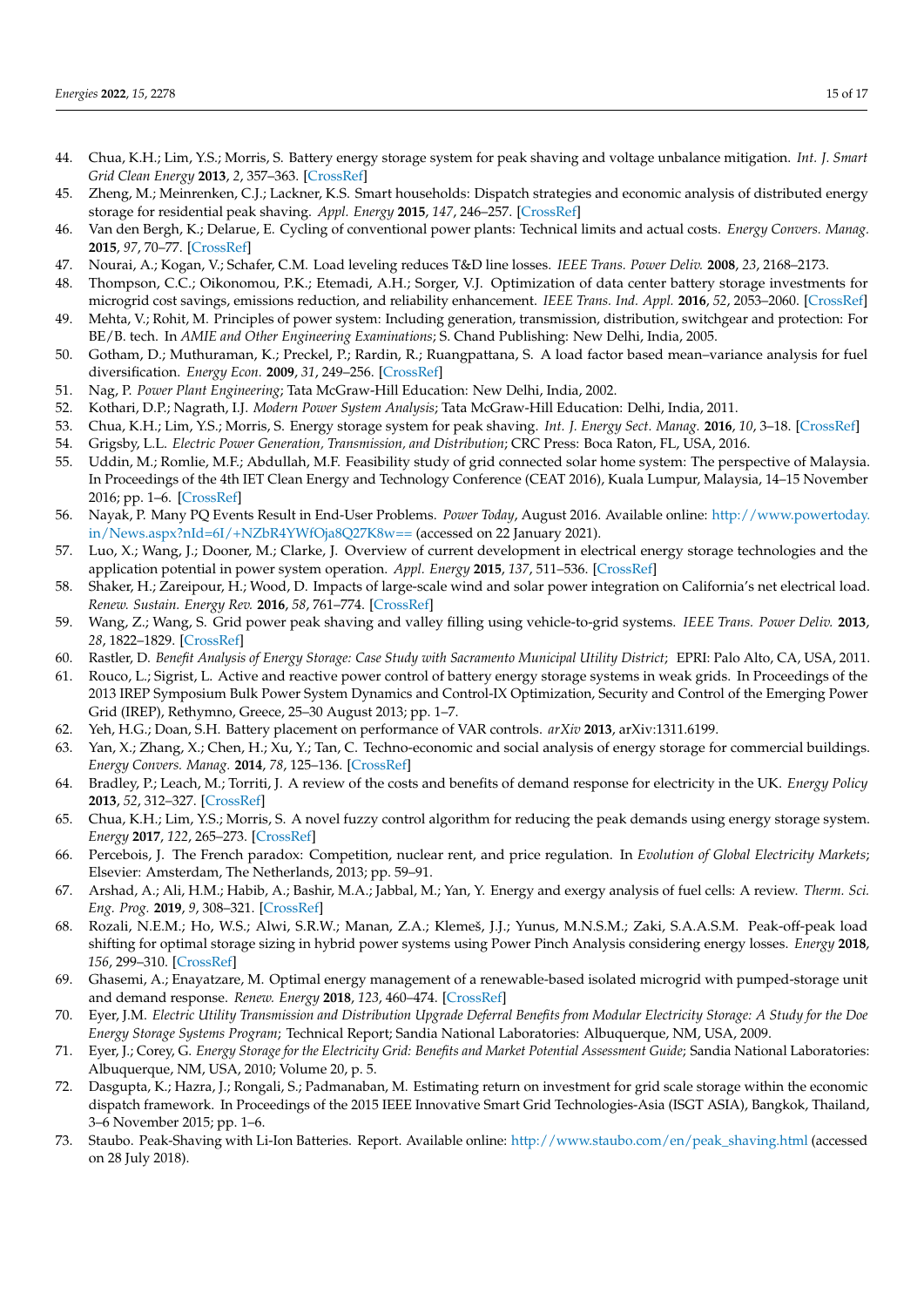- <span id="page-15-0"></span>74. Jakhrani, A.Q.; Rigit, A.R.H.; Othman, A.K.; Samo, S.R.; Kamboh, S.A. Estimation of carbon footprints from diesel generator emissions. In Proceedings of the 2012 International Conference on Green and Ubiquitous Technology, Bandung, Indonesia, 7–8 July 2012; pp. 78–81. [\[CrossRef\]](http://dx.doi.org/10.1109/GUT.2012.6344193)
- 75. Hanania, J.; Martin, J.; Stenhouse, K.; Donev, J. Diesel Generator. Energy Education, Report. 2015. Available online: [https:](https://energyeducation.ca/encyclopedia/Diesel_generator) [//energyeducation.ca/encyclopedia/Diesel\\_generator](https://energyeducation.ca/encyclopedia/Diesel_generator) (accessed on 28 July 2018).
- <span id="page-15-1"></span>76. Cossutta, M.; Pholboon, S.; McKechnie, J.; Sumner, M. Techno-economic and Environmental Analysis of community energy management for peak shaving. *Energy Convers. Manag.* **2022**, *251*, 114900. [\[CrossRef\]](http://dx.doi.org/10.1016/j.enconman.2021.114900)
- <span id="page-15-2"></span>77. Sardi, J.; Mithulananthan, N.; Gallagher, M.; Hung, D.Q. Multiple community energy storage planning in distribution networks using a cost-benefit analysis. *Appl. Energy* **2017**, *190*, 453–463. [\[CrossRef\]](http://dx.doi.org/10.1016/j.apenergy.2016.12.144)
- <span id="page-15-3"></span>78. Reihani, E.; Motalleb, M.; Ghorbani, R.; Saoud, L.S. Load peak shaving and power smoothing of a distribution grid with high renewable energy penetration. *Renew. Energy* **2016**, *86*, 1372–1379. [\[CrossRef\]](http://dx.doi.org/10.1016/j.renene.2015.09.050)
- <span id="page-15-4"></span>79. Du, M.; Niu, Y.; Hu, B.; Zhou, G.; Luo, H.; Qi, X. Frequency regulation analysis of modern power systems using start-stop peak shaving and deep peak shaving under different wind power penetrations. *Int. J. Electr. Power Energy Syst.* **2021**, *125*, 106501. [\[CrossRef\]](http://dx.doi.org/10.1016/j.ijepes.2020.106501)
- <span id="page-15-5"></span>80. Jouvet, P.A.; Solier, B. An overview of CO<sub>2</sub> cost pass-through to electricity prices in Europe. *Energy Policy* 2013, 61, 1370–1376. [\[CrossRef\]](http://dx.doi.org/10.1016/j.enpol.2013.05.090)
- <span id="page-15-6"></span>81. Parrish, B.; Heptonstall, P.; Gross, R.; Sovacool, B.K. A systematic review of motivations, enablers and barriers for consumer engagement with residential demand response. *Energy Policy* **2020**, *138*, 111221. [\[CrossRef\]](http://dx.doi.org/10.1016/j.enpol.2019.111221)
- <span id="page-15-7"></span>82. Astriani, Y.; Shafiullah, G.; Shahnia, F. Incentive determination of a demand response program for microgrids. *Appl. Energy* **2021**, *292*, 116624. [\[CrossRef\]](http://dx.doi.org/10.1016/j.apenergy.2021.116624)
- <span id="page-15-8"></span>83. Jordehi, A.R. Optimisation of demand response in electric power systems, a review. *Renew. Sustain. Energy Rev.* **2019**, *103*, 308–319. [\[CrossRef\]](http://dx.doi.org/10.1016/j.rser.2018.12.054)
- <span id="page-15-9"></span>84. Cappers, P.; MacDonald, J.; Goldman, C.; Ma, O. An assessment of market and policy barriers for demand response providing ancillary services in US electricity markets. *Energy Policy* **2013**, *62*, 1031–1039. [\[CrossRef\]](http://dx.doi.org/10.1016/j.enpol.2013.08.003)
- <span id="page-15-10"></span>85. Cappers, P. *Market and Policy Barriers for Demand Response Providing Ancillary Services in Us Markets*; Lawrence Berkeley National Laboratory: Berkeley, CA, USA, 2013.
- <span id="page-15-11"></span>86. Chen, Y.; Xu, P.; Gu, J.; Schmidt, F.; Li, W. Measures to improve energy demand flexibility in buildings for demand response (DR): A review. *Energy Build.* **2018**, *177*, 125–139. [\[CrossRef\]](http://dx.doi.org/10.1016/j.enbuild.2018.08.003)
- <span id="page-15-12"></span>87. Sedighizadeh, M.; Esmaili, M.; Jamshidi, A.; Ghaderi, M.H. Stochastic multi-objective economic-environmental energy and reserve scheduling of microgrids considering battery energy storage system. *Int. J. Electr. Power Energy Syst.* **2019**, *106*, 1–16. [\[CrossRef\]](http://dx.doi.org/10.1016/j.ijepes.2018.09.037)
- 88. Wong, L.A.; Ramachandaramurthy, V.K.; Taylor, P.; Ekanayake, J.; Walker, S.L.; Padmanaban, S. Review on the optimal placement, sizing and control of an energy storage system in the distribution network. *J. Energy Storage* **2019**, *21*, 489–504. [\[CrossRef\]](http://dx.doi.org/10.1016/j.est.2018.12.015)
- 89. Kim, W.W.; Shin, J.S.; Kim, S.Y.; Kim, J.O. Operation scheduling for an energy storage system considering reliability and aging. *Energy* **2017**, *141*, 389–397. [\[CrossRef\]](http://dx.doi.org/10.1016/j.energy.2017.09.091)
- <span id="page-15-13"></span>90. Lee, W.; Kang, B.O.; Jung, J. Development of energy storage system scheduling algorithm for simultaneous self-consumption and demand response program participation in South Korea. *Energy* **2018**, *161*, 963–973. [\[CrossRef\]](http://dx.doi.org/10.1016/j.energy.2018.07.190)
- <span id="page-15-14"></span>91. Li, X.; Wang, W.; Wang, H. A novel bi-level robust game model to optimize a regionally integrated energy system with large-scale centralized renewable-energy sources in Western China. *Energy* **2021**, *228*, 120513. [\[CrossRef\]](http://dx.doi.org/10.1016/j.energy.2021.120513)
- <span id="page-15-15"></span>92. Lee, J.W.; Haram, M.H.S.M.; Ramasamy, G.; Thiagarajah, S.P.; Ngu, E.E.; Lee, Y.H. Technical feasibility and economics of repurposed electric vehicles batteries for power peak shaving. *J. Energy Storage* **2021**, *40*, 102752. [\[CrossRef\]](http://dx.doi.org/10.1016/j.est.2021.102752)
- <span id="page-15-16"></span>93. Li, X.; Tan, Y.; Liu, X.; Liao, Q.; Sun, B.; Cao, G.; Li, C.; Yang, X.; Wang, Z. A cost-benefit analysis of V2G electric vehicles supporting peak shaving in Shanghai. *Electr. Power Syst. Res.* **2020**, *179*, 106058. [\[CrossRef\]](http://dx.doi.org/10.1016/j.epsr.2019.106058)
- <span id="page-15-17"></span>94. Gerards, M.E.; Hurink, J.L. Robust peak-shaving for a neighborhood with electric vehicles. *Energies* **2016**, *9*, 594. [\[CrossRef\]](http://dx.doi.org/10.3390/en9080594)
- <span id="page-15-18"></span>95. Zhang, L.; Yang, Y.; Li, Q.; Gao, W.; Qian, F.; Song, L. Economic optimization of microgrids based on peak shaving and  $CO<sub>2</sub>$ reduction effect: A case study in Japan. *J. Clean. Prod.* **2021**, *321*, 128973. [\[CrossRef\]](http://dx.doi.org/10.1016/j.jclepro.2021.128973)
- <span id="page-15-19"></span>96. Schram, W.L.; Lampropoulos, I.; van Sark, W.G. Photovoltaic systems coupled with batteries that are optimally sized for household self-consumption: Assessment of peak shaving potential. *Appl. Energy* **2018**, *223*, 69–81. [\[CrossRef\]](http://dx.doi.org/10.1016/j.apenergy.2018.04.023)
- <span id="page-15-20"></span>97. Pimm, A.J.; Cockerill, T.T.; Taylor, P.G. The potential for peak shaving on low voltage distribution networks using electricity storage. *J. Energy Storage* **2018**, *16*, 231–242. [\[CrossRef\]](http://dx.doi.org/10.1016/j.est.2018.02.002)
- <span id="page-15-21"></span>98. Yang, X.; Zhang, Y.; He, H.; Ren, S.; Weng, G. Real-time demand side management for a microgrid considering uncertainties. *IEEE Trans. Smart Grid* **2018**, *10*, 3401–3414. [\[CrossRef\]](http://dx.doi.org/10.1109/TSG.2018.2825388)
- 99. Li, D.; Chiu, W.Y.; Sun, H. Demand side management in microgrid control systems. In *Microgrid*; Elsevier: Amsterdam, The Netherlands, 2017; pp. 203–230.
- <span id="page-15-22"></span>100. Bhamidi, L.; Sivasubramani, S. Optimal planning and operational strategy of a residential microgrid with demand side management. *IEEE Syst. J.* **2019**, *14*, 2624–2632. [\[CrossRef\]](http://dx.doi.org/10.1109/JSYST.2019.2918410)
- <span id="page-15-23"></span>101. Shen, J.; Jiang, C.; Liu, Y.; Qian, J. A microgrid energy management system with demand response for providing grid peak shaving. *Electr. Power Compon. Syst.* **2016**, *44*, 843–852. [\[CrossRef\]](http://dx.doi.org/10.1080/15325008.2016.1138344)